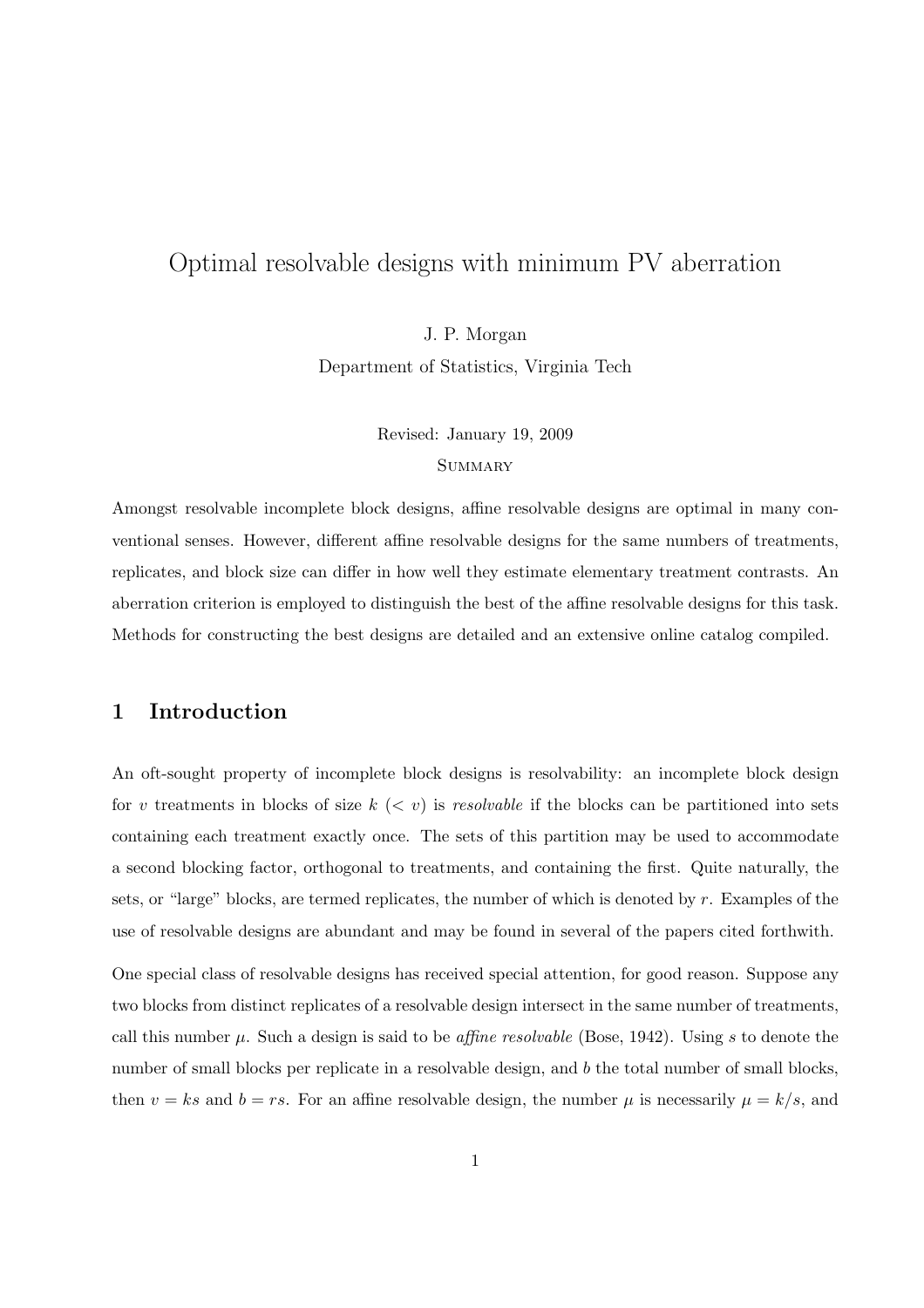so  $v = \mu s^2$  and  $k = \mu s$ . That k is a multiple of s is the limitation imposed by affineness relative to all resolvable designs. The advantage gained is a host of very nice statistical properties.

Bailey, Monod , and Morgan (1995) established Schur-optimality of affine resolvable designs amongst all resolvable designs with the same  $v, r$  and k. Thus an affine resolvable design minimizes (i) the average variance of any complete set of orthonormal treatment contrasts, which is proportional to the average variance of the  $v(v-1)/2$  pairwise treatment contrasts (i.e. is A-optimal); (ii) the largest variance over all normalized treatment contrasts (i.e. is E-optimal); (iii) the volume of the confidence ellipsoid for any  $v-1$  orthonormal treatment contrasts (i.e. is D-optimal). Moreover, the treatment contrasts estimation space is especially simple for an affine resolvable design, there being just two canonical efficiency factors 1 and  $(r-1)/r$ .

Given these many excellent statistical properties, one might think that every affine resolvable design with the same  $v, r$ , and  $k$  should be equally efficacious. Inspection of the variances of the elementary treatment contrasts, however, shows this notion to be false, for the distribution of these variances depends on the particular affine resolvable design selected. The purpose of this paper is to identify the best of the affine resolvable designs for estimation of elementary contrasts. Section 2 formalizes the notion of "best," provides two representations of affine resolvable designs useful in finding best designs, and constructs a family of best designs based on orthogonal Latin squares. Section 3 provides a full solution in up to five replicates having two blocks per replicate. The known best designs for up to 200 treatments are compiled in an online catalog, as discussed in Section 4. Section 5 includes additional discussion and examples.

# 2 Minimum PV aberration

Though not generally partially balanced, affine resolvable designs share an important property with the partially balanced incomplete block designs. This property, stated next as a lemma, is the key to ordering the designs in terms of how well they estimate elementary contrasts. For a given affine resolvable design, let  $\lambda_{ij}$  be the number of small blocks containing both treatments i and j. For any resolvable design write  $p_{ij}$  for the pairwise variance  $\text{Var}(\widetilde{\tau_i} - \widetilde{\tau_j})$ .

**Lemma 1.** (Bailey, Monod, Morgan, 1995) The pairwise variance  $p_{ij}$  when using an affine resolv-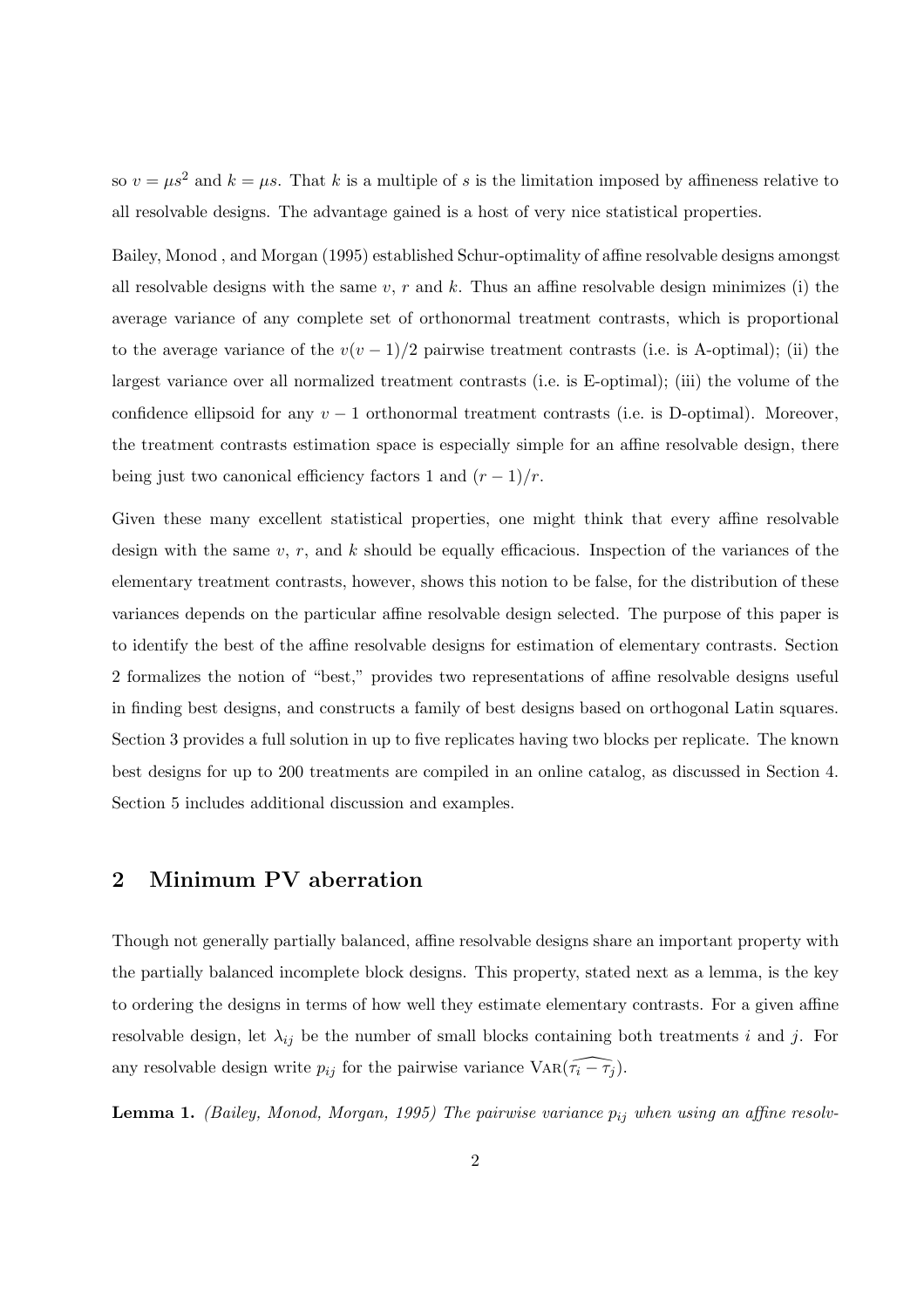able design is a linear function of  $\lambda_{ij}$ . Specifically,

$$
p_{ij} = \frac{2[r - \lambda_{ij} + k(r - 1)]}{kr(r - 1)} \sigma^2
$$
\n(1)

where  $\sigma^2$  is the plot variance.

The best affine resolvable design for estimating elementary treatment contrasts is one that, in some appropriate sense, makes the  $v(v-1)/2$  quantities  $p_{ij}$  in (1) small. Lemma 1 says that, equivalently, the quantities  $\lambda_{ij}$  should be made large in a correspondingly appropriate sense. Since every resolvable design has  $\sum_i$  $\overline{ }$  $j>i \lambda_{ij} = bk(k-1)/2$ , the average pairwise variance for every affine resolvable design is the same (and, as mentioned in Section 1, is minimal over all resolvable designs). If the collection of  $p_{ij}$  (or  $\lambda_{ij}$ ) for an affine design is thought of as a uniform distribution on its points, then the problem is one of selecting among distributions with the same mean. The statistically meaningful route is to consider the tails of these distributions. Specifically, minimizing the number of poorly estimated elementary contrasts is achieved by selecting a design for which the left tail of its  $\lambda_{ij}$  distribution is dominant in a natural sense. This motivates the following definition.

**Definition 1.** For any affine resolvable design d, let  $\eta_{du} = |(i, j) : i < j$  and  $\lambda_{ij} = u|$  and write  $\eta_d = (\eta_{d0}, \eta_{d1}, \dots, \eta_{dr})$ . Design  $d_1$  is said to have smaller *pairwise variance aberration* (shortly, PV-aberration) than design  $d_2$  if, for some t,  $\eta_{d_1t} < \eta_{d_2t}$  and  $\eta_{d_1u} = \eta_{d_2u}$  for  $u < t$ . If no affine design has smaller PV-aberration than d, then d has minimum PV-aberration.

If a design has minimum PV-aberration, then it minimizes the maximal  $p_{ij}$ , that is, it is MVoptimal amongst all affine resolvable competitors. Minimal PV-aberration is generally stronger than MV-optimality, however, for it examines more than just the largest  $p_{ij}$ . When there are several MV-optimal designs, minimizing PV-aberration selects among them according to the next largest pairwise variance, then the next, and so on, sequentially on the ordered  $p_{ij}$ .

The task of determining the best affine resolvable design for pairwise comparisons has been translated into a study of the  $\eta_{du}$ , beginning with  $\eta_{d0}$ . Needed now is a description of affine resolvable designs that lends itself to evaluating these quantities. Two such descriptions will be given here, beginning with the sometimes useful connection to orthogonal arrays.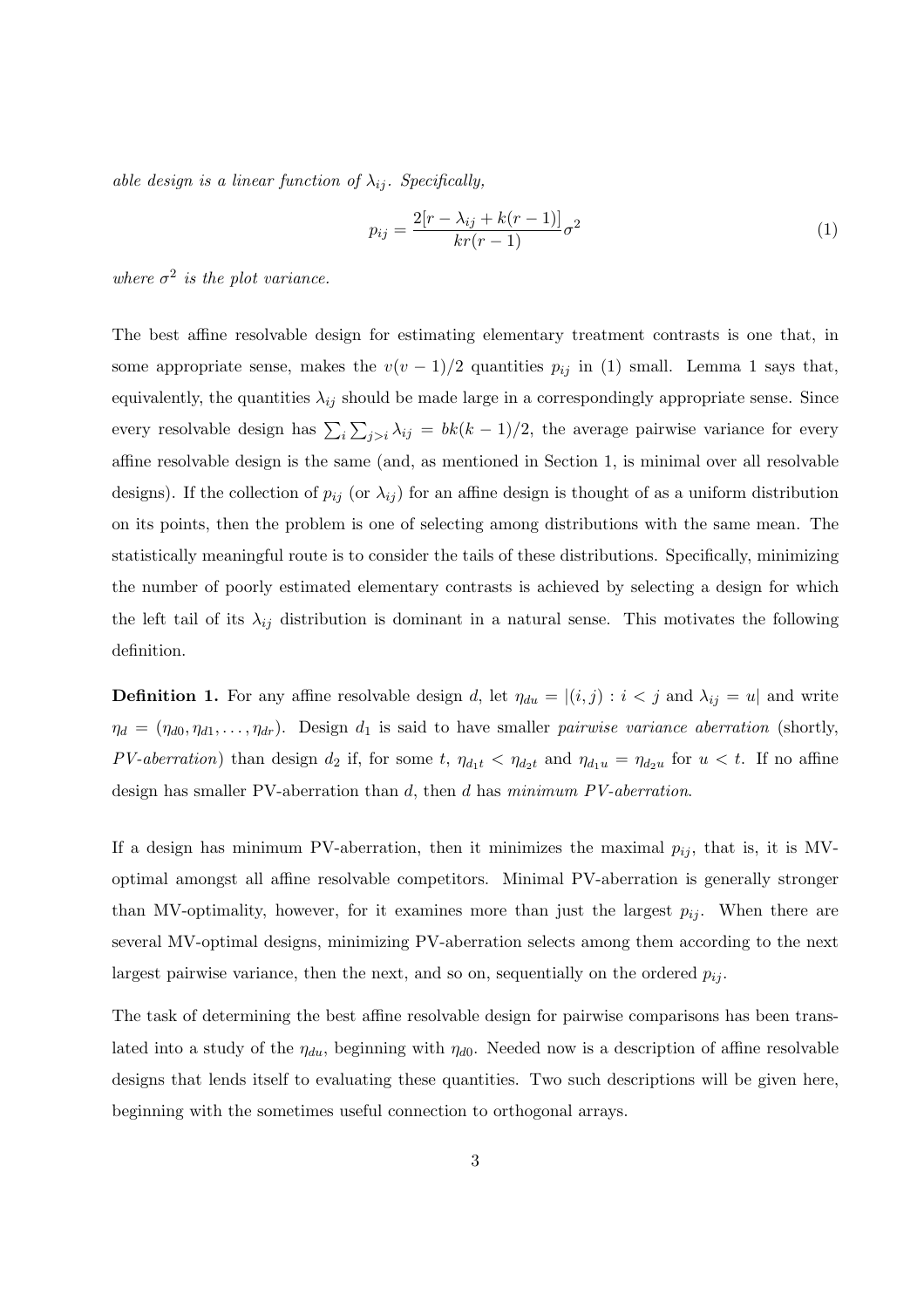

Figure 1: First two replicates of an arbitrary affine resolvable design

Bailey, Monod and Morgan (1995) constructed affine resolvable designs based on orthogonal arrays of strength two as follows. Begin with an orthogonal array  $OA(v, r, s)$  having v rows, r columns, and s symbols in each column, such that the rows of any two columns produce the  $s<sup>2</sup>$  ordered pairs of symbols  $\mu$  times each; necessarily  $v = \mu s^2$ . Placing treatment i in block m of replicate q if and only if the  $m^{th}$  symbol occurs in row *i*, column *q*, produces an affine resolvable design  $(v, r, k)$  for  $k = v/s$ . This process is reversible, i.e. strength two orthogonal arrays and affine resolvable designs are equivalent combinatorial objects (see Shrikhande and Bhagwandas, 1969; Morgan, 1996). Now  $\lambda_{ij}$  is the number of columns in the orthogonal array for which rows i and j share the same symbol. These numbers are the basis for the *power moments* of a fractional factorial design as defined by Xu (2003). Good factorial designs are found by sequentially minimizing the power moments (eg. Theorem 2 of Xu, 2003); in a broad sense this says to make the  $\lambda_{ij}$  small. Thus the orthogonal arrays sought here are quite different from those pursued in the fractional factorial literature.

The second description, here called the standard description, takes direct advantage of the block intersection property. Fix any ordering of the replicates, then the first two replicates produce a partition of the treatments into sets  $S_1, S_2, \ldots, S_{s^2}$ , each set of size  $\mu$  (see Figure 1). Replicate  $x > 2$  may then be described in terms of subsets of sets of treatments appearing in replicate  $x - 1$ as follows: for  $e = 1, \ldots, s^2$  and  $x = 3, \ldots, r$ , set  $S_{em_1m_2\cdots m_{x-2}}$  is the subset of  $S_{em_1m_2\cdots m_{x-3}}$  that appears in block  $m_{x-2}$  of replicate x. This is displayed for five replicates with  $s = 2$  in Figure 2 where, for example,  $S_{11}$  is the subset of  $S_1$  appearing in the first block of replicate three,  $S_{112}$  is the subset of  $S_{11}$  appearing in the second block of replicate four, and  $S_{1121}$  is the subset of  $S_{112}$  in the first block of replicate five. Denote the number of treatments in  $S_{em_1m_2\cdots m_x}$  by  $v_{em_1m_2\cdots m_x} \geq 0$ .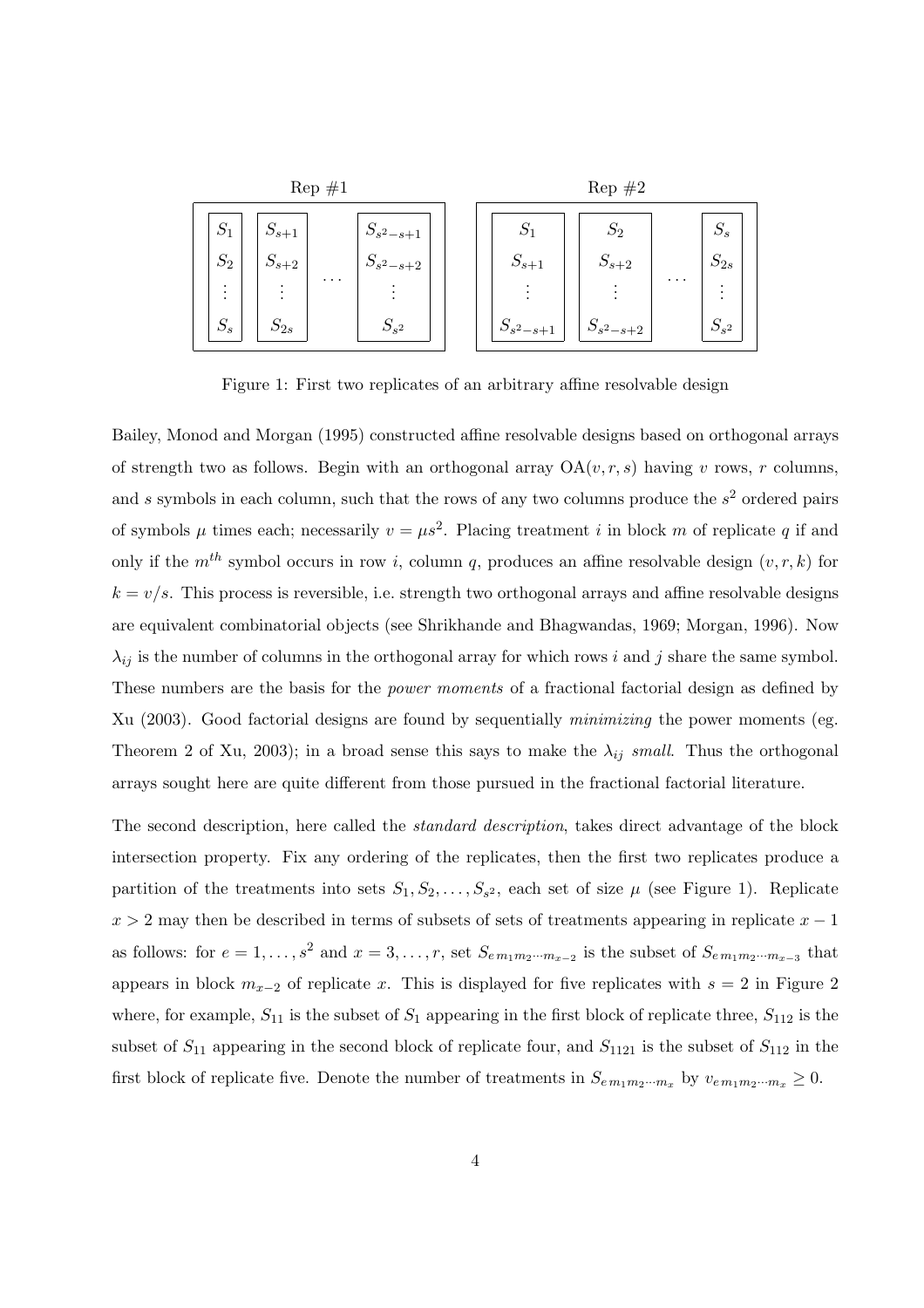

Figure 2: Affine resolvable design for  $s = 2$  with 5 replicates

The two descriptions provide two paths for attacking the PV-aberration problem. The standard description is employed for the remainder of this section and throughout Section 3, providing a common framework for all of the results obtained. Some of these, though not all, can also be derived with roughly equivalent effort working with the OA formulation and OA identities. The OA description is taken up again in Section 4, allowing best designs to be plucked from existing OA enumerations.

The standard description admits useful formulae for the  $\eta_{du}$ . Write  $m = (m_1, m_2, \ldots, m_{r-2})$  where each  $m_i \in \{1, 2, \ldots, s\}$ . Starting with  $s = 2$  as an example, if m and m' differ in every coordinate, then members of  $S_{1m}$  have never occurred with members of  $S_{4m'}$ , and members of  $S_{2m}$  have never occurred with members of  $S_{3m'}$ . Observe that  $\eta_{d0}$  simply counts the treatment pairs formed by each member of  $S_{1m}$  with each member of  $S_{4m'}$ , and each member of  $S_{2m}$  with each member of  $S_{3m'}$ . That is,  $\eta_{d0} = \sum \sum (v_{1m}v_{4m'} + v_{2m}v_{3m'})$ , the sums being over all m and m' such that the Hamming distance between m and m' is  $h(m, m') = r - 2$ . Extending this perspective, for any subscript e, let  $B(e)$  be the collection of subscripts for the sets among  $S_1, \ldots, S_{s^2}$  that are contained in a small block with  $S_e$  in either of the first two replicates (other than e itself). For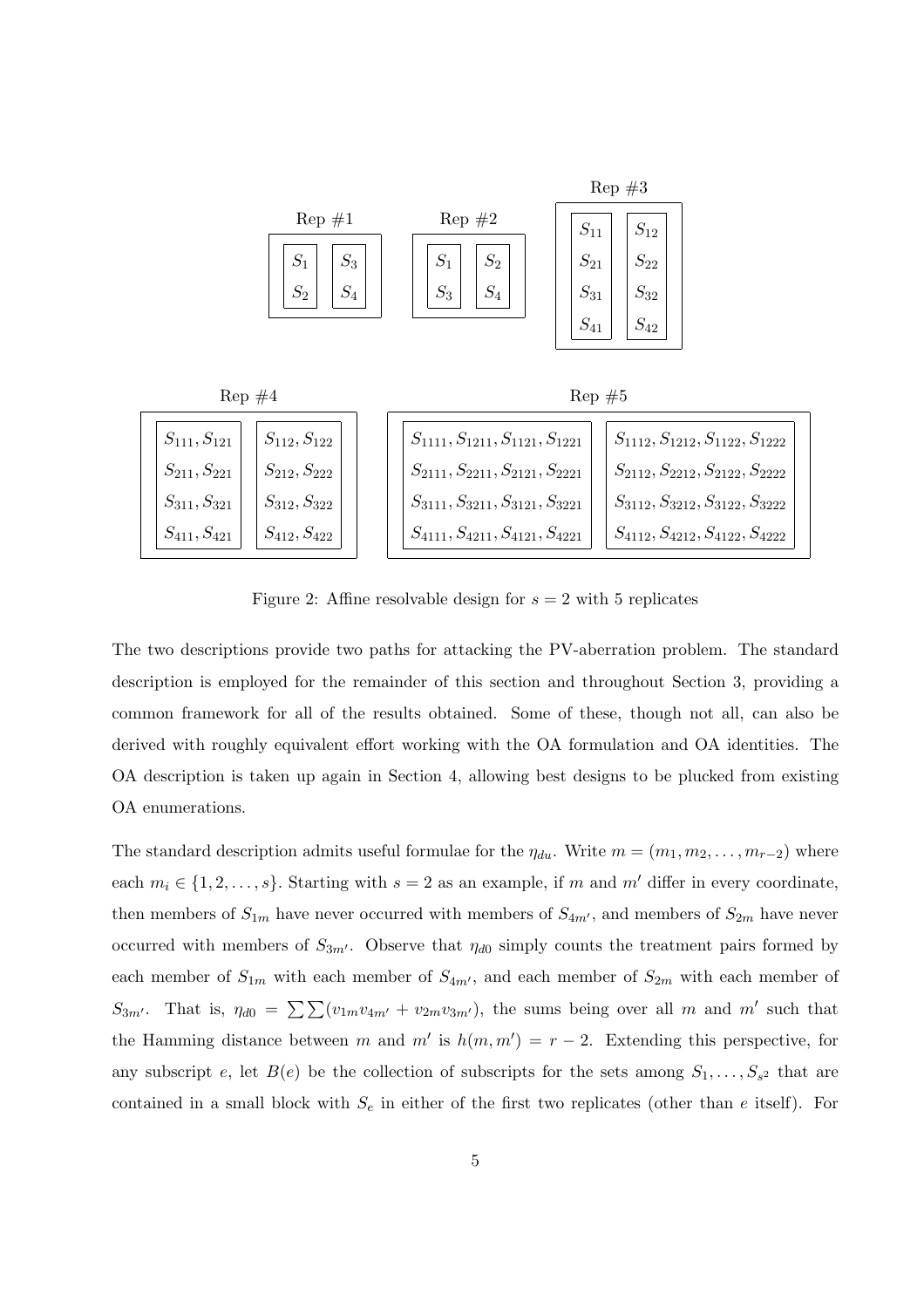instance,  $B(1) = \{2, 3, ..., s\} \cup \{s + 1, 2s + 1, (s - 1)s + 1\}$  (see Figure 1). Let  $A(e)$  be all other subscripts (other than e itself). Following the same reasoning for general s demonstrated for  $s = 2$ above gives

$$
\eta_{d0} = \frac{1}{2} \sum_{e} \sum_{e'} \sum_{\in A(e)} \sum_{\substack{m, m' > : \\ h(m, m') = r - 2}} v_{em} v_{e'm'} \tag{2}
$$

which is a special case of this more general expression for  $u = 0, 1, \ldots, r - 1$ :

$$
\eta_{du} = \frac{1}{2} \left[ \sum_{e} \sum_{e'} \sum_{e' \in A(e)} \sum_{\substack{m, m' \ s: \\ h(m, m') = r - 2 - u}} v_{em} v_{e'm'} + \sum_{e} \sum_{e'} \sum_{e'} \sum_{\substack{e \\ h(m, m') = r - 1 - u}} v_{em} v_{e'm'} + \sum_{e} \sum_{\substack{m, m' \ s: \\ h(m, m') = r - u}} v_{em} v_{em'} \right] \tag{3}
$$

The number of treatment pairs in a block in every replicate is  $\eta_{dr} =$  $\overline{ }$ e  $\overline{ }$  $\frac{1}{m} v_{em}(v_{em}-1)/2.$ 

With these expressions in hand, methods for constructing minimum PV-aberration designs can be obtained. A general method based on sets of mutually orthogonal Latin squares (MOLS) is given next.

Let  $L_1, L_2, \ldots, L_{r-2}$  be a set of  $r-2$  MOLS of order s, and let  $L_0$  be the s × s array whose entries are the  $s^2$  sets of size  $\mu$  exactly as displayed in the first replicate of Figure 1. The first two replicates of an affine resolvable design are as displayed in Figure 1. For each  $y = 1, \ldots, r - 2$ , block m of replicate  $y + 2$  contains the sets of  $L_0$  that are in the same cells as the  $m<sup>th</sup>$  symbol of  $L_y$ . It is easy to see that this produces an affine resolvable design with  $r$  replicates, since any two blocks from different replicates intersect in exactly one of the sets  $S_1, \ldots, S_{s^2}$ . Not obvious, but proven next, is that this design, call it  $d^*$ , has minimum PV-aberration. Examples of  $d^*$  are given in the first paragraph of Section 3 and by Example 1 of Section 5.

#### **Theorem 1.** The affine resolvable design  $d^*$  has minimum PV-aberration.

*Proof.* It will be shown that only designs of the form  $d^*$  minimize  $\eta_{d0}$ , and that  $\eta_{d^*}$  is the same vector regardless of the choice of orthogonal Latin squares. As always the first two replicates of any affine resolvable design are as displayed in Figure 1. To begin, consider  $r = 3$ . Then m in  $S_{em}$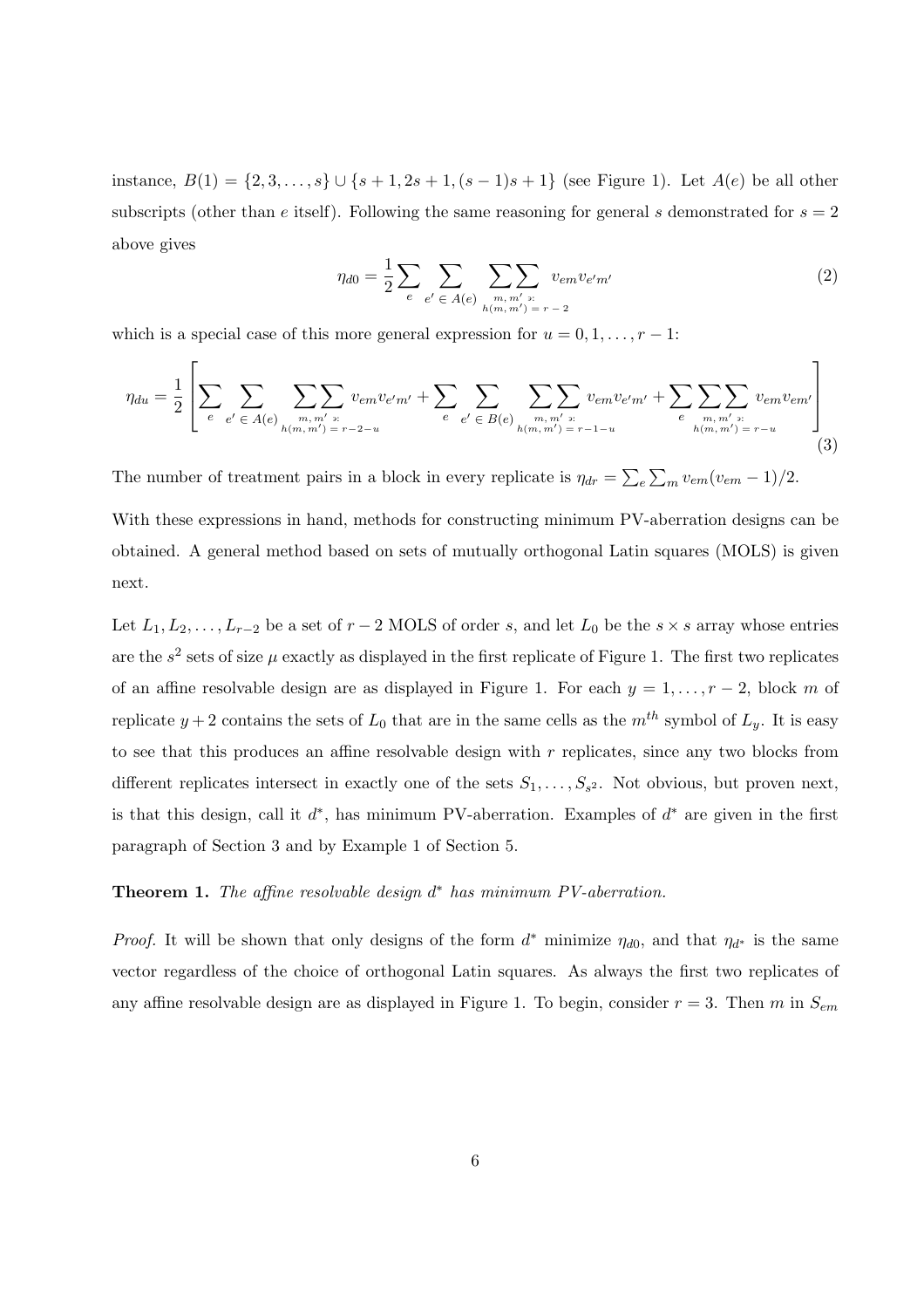is a singleton and  $\eta_{d0}$  is

$$
\eta_{d0} = \frac{1}{2} \sum_{e} \sum_{e' \in A(e)} \sum_{m} \sum_{m' \neq m} v_{em} v_{e'm'} = \frac{1}{2} \sum_{e} \sum_{e' \in A(e)} \sum_{m} v_{em} (v_{e'} - v_{e'm})
$$
\n
$$
= \frac{1}{2} \sum_{e} \sum_{e' \in A(e)} \sum_{m} v_{em} (\mu - v_{e'm}) = \frac{s^2 (s - 1)^2}{2} \mu^2 - \frac{1}{2} \sum_{e} \sum_{m} v_{em} \left( \sum_{e' \in A(e)} v_{e'm} \right)
$$
\n
$$
= \frac{s^2 (s - 1)^2}{2} \mu^2 - \frac{1}{2} \sum_{e} \sum_{m} v_{em} \left( (s - 1)\mu - \frac{1}{2} \sum_{e' \in B(e)} v_{e'm} \right) \text{ (by affineness of reps 1 and 3)}
$$
\n
$$
= \frac{(s - 1)(s - 2)}{2} \mu v + \frac{1}{4} \sum_{m} \sum_{e} \sum_{e' \in B(e)} v_{em} v_{e'm} \qquad (4)
$$

From (4),  $\eta_{d0}$  attains its minimum value if and only if  $v_{em}v_{e'm} = 0$  for every  $m \in \{1, \ldots, s\}$ ,  $e \in \{1, \ldots, s^2\}$  and  $e' \in B(e)$ . That is,  $\eta_{d0}$  is minimized if and only if any two treatments from distinct sets and in the same block in replicates one or two, are in different blocks in replicate three. Now if the treatments in any set  $S_e$  are not all in the same block in replicate three, then the minimum cannot be attained, for there are then at most  $s - 2$  blocks into which treatments from the other  $s - 1$  sets occurring with  $S_e$  in replicate one can be placed. Thus each block in replicate three must consist of s of the sets  $S_1, \ldots, S_{s^2}$ , and  $e' \in B(e) \Rightarrow S_e$  and  $S_{e'}$  are in different blocks in replicate three. This says precisely that the minimum for  $\eta_{d0}$  is uniquely attained when the blocks of replicate three are disjoint transversals of  $L_0$ , that is, when they are formed as in  $d^*$ .

For a design with two replicates the number of treatment pairs that have not occurred in a block is  $\eta_{d0} = (s-1)^2 \mu v/2$ , and for three replicates the minimum PV-aberration design has  $\eta_{d0} =$  $(s-1)(s-2)\mu v/2$ , a decrease of  $(s-1)\mu v/2$  due to the third replicate. It is easy to see that any choice of  $L_1$  to build  $d^*$  gives the same vector  $\eta_{d^*}$ , which is  $((s-1)(s-2)\mu v/2, 3(s-1)\mu v/2, 0, s^2\mu(\mu-1)/2)$ . Thus for three replicates, only designs of form  $d^*$  have minimum PV-aberration.

Moreover, it is now clear that for  $r \geq 3$ , the absolute minimum of  $\eta_{d0}$  is achieved if and only if, relative to the first two replicates, each of replicates  $3, \ldots, r$  independently decreases  $\eta_{d0}$  by the maximal amount of  $(s-1)\mu v/2$ . This happens if and only if (i) for each of these replicates the blocks are disjoint transversals of  $L_0$ , and (ii) no two of the sets  $S_1, \ldots, S_{s^2}$  occur together in more than one small block. Property (i) says that the replicates correspond to  $r-2$  Latin squares as in the construction for  $d^*$ , and property (ii) says those Latin squares are orthogonal. Thus minimization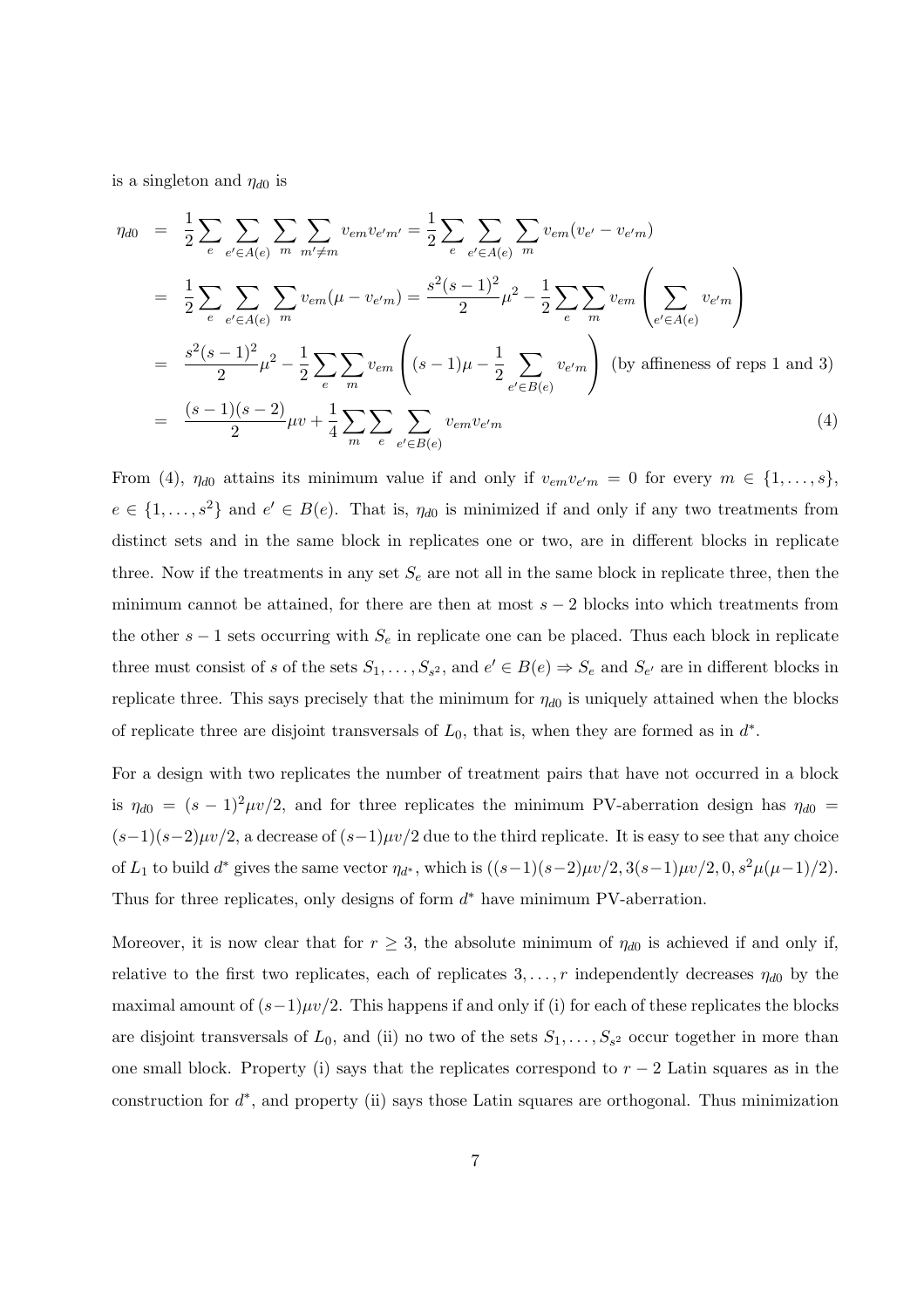of  $\eta_{d0}$  requires a design of form  $d^*$ . Regardless of the MOLS  $L_1, \ldots, L_{r-2}$  employed to build  $d^*$ ,

$$
\eta_{d^*} = \left(\frac{(s-1)(s-r+1)}{2}\mu v, \ \frac{(s-1)r}{2}\mu v, \ 0, \ \ldots, \ 0, \ \frac{1}{2}(\mu-1)v\right).
$$

This is because any two treatments in the same set  $S_e$  occur together in one small block in every replicate, and any other two treatments, from sets  $S_e$  and  $S_{e'}$  say, occur together in no or one small block as  $S_e$  and  $S_{e'}$  do the same. This completes the proof.  $\Box$ 

## 3 Minimum PV-aberration with two blocks per replicate

Affine resolvable designs with two blocks per replicate are shown for up to five replicates, in the standard representation, in Figure 2. The block intersection number is  $\mu = v/4$ , and so v must be a multiple of 4. This section will determine the minimum PV-aberration designs for  $s = 2$  and  $r \leq 5$ . For  $r = 2$  the best (and only) affine design is the first two replicates in Figure 2. To this add the replicate

$$
\begin{array}{|c|c|}\n\hline\n\text{Rep} \#3 \\
\hline\nS_2 & S_1 \\
S_3 & S_4\n\end{array}\n\tag{5}
$$

to get the unique minimum-PV aberration design in three replicates, having  $\eta_{d0} = 0$ . In terms of the third replicate in Figure 2, this choice results from selecting set sizes  $v_{11} = v_{41} = 0$  and  $v_{21} = v_{31} = \mu$ . This is an example of design  $d^*$  of Theorem 1.

Affine resolvability places a number of restrictions on the set sizes  $v_{em}$ . These restrictions may be written as a collection of linear equations, any solution to which specifies an affine resolvable design, so long as that solution consists entirely of nonnegative integers. For instance, there are eight set sizes for the third replicate in Figure 2, but in fact only one is linearly independent: all designs are specified by all values of  $v_{11} \in \{0, 1, \ldots, \mu/2\}$ . While the numbers of sets, and consequently the number of independent set sizes, grows with r, they are still manageable for  $r \leq 5$ . Minimum PVaberration designs can be determined for these cases by solving the equations with the additional restriction that  $\eta_{d0}$  be minimized. When there are multiple solutions, these are compared on  $\eta_{d1}$ ,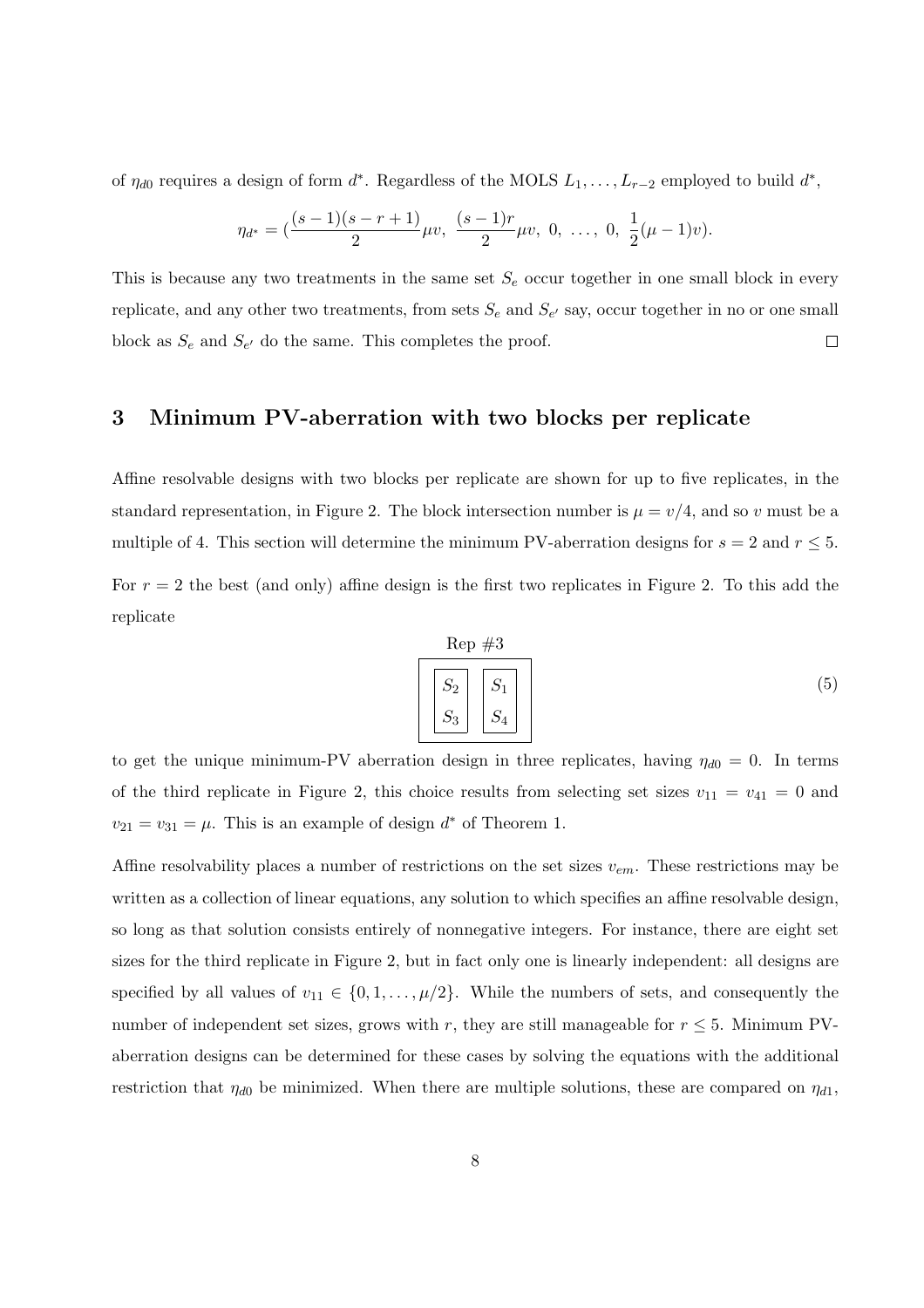then  $\eta_{d2}$ , and so on. Details of this approach are presented in the subsections below covering four and five replicates.

#### 3.1 Four replicates with two blocks per replicate

For four replicates there are 24 set sizes  $v_{11}, v_{21}, \ldots, v_{42}$  and  $v_{111}, v_{121}, \ldots, v_{422}$  (cf. Figure 2). Linear restrictions on these quantities arise from the basic properties of any affine resolvable design for  $s = 2$ : each replicate contains all v treatments, each block contains  $v/2$  treatments, and any two blocks from different replicates intersect in  $v/4$  treatments. Let  $B_{fg}$  be the  $g^{th}$  block in replicate f. As mentioned in the preceding paragraph,  $v_{11}$  determines all of the  $v_{em}$  for the third replicate, since

$$
\frac{v}{4} = |B_{11} \cap B_{31}| = v_{11} + v_{21} \Rightarrow v_{21} = \frac{v}{4} - v_{11}
$$
\n
$$
\frac{v}{4} = |B_{21} \cap B_{31}| = v_{11} + v_{31} \Rightarrow v_{31} = \frac{v}{4} - v_{11}
$$
\n
$$
\frac{v}{2} = |B_{31}| = \sum_{e} v_{e1} = v_{11} + (\frac{v}{4} - v_{11}) + (\frac{v}{4} - v_{11}) + v_{41} \Rightarrow v_{41} = v_{11}
$$
\n(6)

and  $v_{e1} + v_{e2} = v/4$  for  $e = 1, ..., 4$ . For the fourth replicate, in addition to  $v_{em2} = v_{em} - v_{em1}$  for  $e = 1, \ldots, 4$  and  $m = 1, 2$ , there are four independent restrictions specified by  $v/4 = |B_{11} \cap B_{41}|$  $|B_{21} \cap B_{41}| = |B_{31} \cap B_{41}| = |B_{32} \cap B_{41}|$ . These yield

$$
v_{221} = \frac{v}{4} - v_{111} - v_{121} - v_{211}
$$
  
\n
$$
v_{321} = \frac{v}{4} - v_{111} - v_{121} - v_{311}
$$
  
\n
$$
v_{411} = \frac{v}{4} - v_{111} - v_{211} - v_{311}
$$
  
\n
$$
v_{421} = 2v_{111} + v_{121} + v_{211} + v_{311} - \frac{v}{4}
$$
\n(7)

There are thus five free variables  $v_{11}, v_{111}, v_{121}, v_{211}, v_{311}$ . The determined variables above satisfy  $0 \le v_{221} \le v_{22} = v_{11}, 0 \le v_{321} \le v_{32} = v_{11}, 0 \le v_{411} \le v_{41} = v_{11}, \text{ and } 0 \le v_{421} \le v_{42} = v/4 - v_{11}.$ Thus the free variables, in addition to being nonnegative integers, must satisfy

$$
\frac{v}{4} - v_{11} - v_{111} \le v_{121} + v_{211} \le \frac{v}{4} - v_{111}
$$
\n
$$
\frac{v}{4} - v_{11} - v_{111} \le v_{121} + v_{311} \le \frac{v}{4} - v_{111}
$$
\n
$$
\frac{v}{4} - v_{11} - v_{111} \le v_{211} + v_{311} \le \frac{v}{4} - v_{111}
$$
\n
$$
\frac{v}{4} - 2v_{111} \le v_{121} + v_{211} + v_{311} \le \frac{v}{2} - v_{11} - 2v_{111}
$$
\n
$$
0 \le v_{111} \le \frac{v_{11}}{2}
$$
\n(8)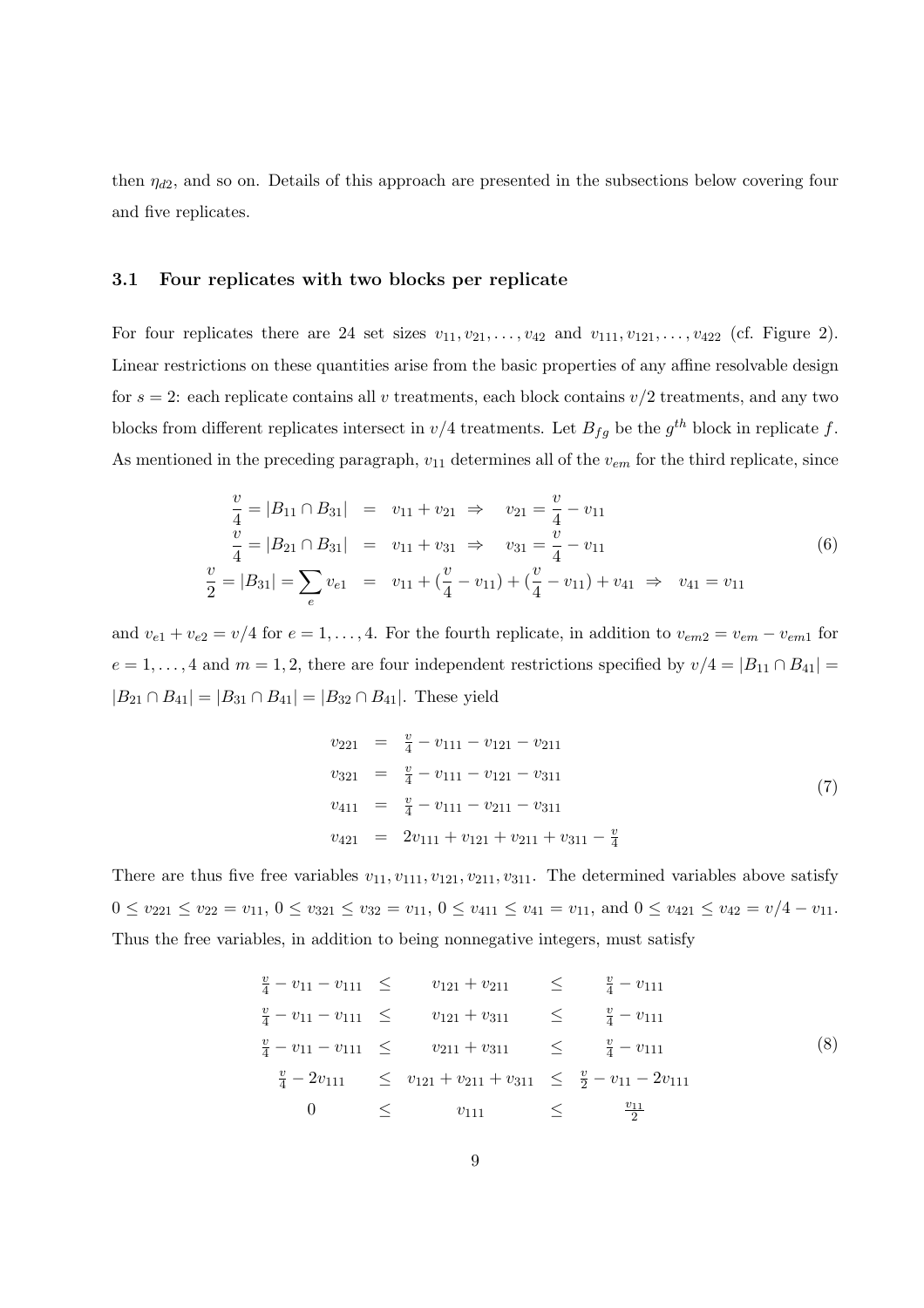the last line with no loss of generality, and likewise  $v_{11} \le v/8$ .

The initial problem is to satisfy the constraints (8) while minimizing  $\eta_{d0} = v_{111}v_{422} + v_{121}v_{412} + \cdots$  $v_{222}v_{311}$ . The best designs will be among those having  $\eta_{d0} = 0$ , whenever that value is achievable. The possibilities for  $\eta_{d0} = 0$  are explored in the following two cases.

CASE 1:  $v_{11} = 0$ . This says that the third replicate is that displayed in (5). The inequalities (8) give  $v_{111} = 0$  and  $v_{121} = v_{211} = v_{311} = v/8$ . Thus the fourth replicate is

$$
\begin{array}{|c|c|}\n\hline\n\text{Rep #4} \\
\hline\nS_{121} & S_{112} \\
S_{211} & S_{222} \\
S_{311} & S_{322} \\
S_{421} & S_{412}\n\end{array}
$$
\n(9)

with each set displayed in (9) being of size  $v/8$ .

CASE 2:  $v_{11} > 0$ . Then (6) and  $v_{11} \le v/8$  say that all the sets  $S_{e1}$  and  $S_{e2}$  are nonempty. If  $\eta_{d0} = 0$ then each of the pairs  $(S_{11}, S_{42}), (S_{21}, S_{32}), (S_{22}, S_{31}),$  and  $(S_{12}, S_{41})$  must occur in the same block of replicate four. For the first three of these pairs this says that  $(v_{111}, v_{421}) = (0, 0)$  or  $(v_{11}, v_{42})$ ,  $(v_{211}, v_{321}) = (0, 0)$  or  $(v_{21}, v_{32})$ , and  $(v_{221}, v_{311}) = (0, 0)$  or  $(v_{22}, v_{31})$ . But  $v_{111} = v_{11}$  contradicts the last inequality in (8), so  $v_{111} = v_{421} = 0$ . This leaves four combinations to explore, each of which leads to a contradiction (e.g. there is no design with  $v_{111} = v_{421} = v_{211} = v_{321} = v_{221} = v_{311} = 0$ ), or to a design that is isomorphic to that found in Case 1. To illustrate the latter, if  $(v_{211}, v_{321}) = (0, 0)$ and  $(v_{221}, v_{311}) = (v_{22}, v_{31})$  then replicate four must be

Rep #4  
\n
$$
\begin{bmatrix}\nS_{12} \\
S_{22} \\
S_{31} \\
S_{31} \\
S_{41}\n\end{bmatrix}\n\begin{bmatrix}\nS_{11} \\
S_{21} \\
S_{32} \\
S_{42}\n\end{bmatrix}
$$
\n(10)

and  $v/4 = |B_{21} \cap B_{41}| = v_{12} + v_{31} = 2(v/4 - v_{11}) \Rightarrow v_{11} = v/8$  and so all sets in (10) have size  $v/8$ . Now make new sets  $S_{11}^* = S_{12}$ ,  $S_{12}^* = S_{22}$ ,  $S_{21}^* = S_{31}$ ,  $S_{22}^* = S_{41}$ ,  $S_{31}^* = S_{32}$ ,  $S_{32}^* = S_{42}$ ,  $S_{41}^* = S_{11}$ , and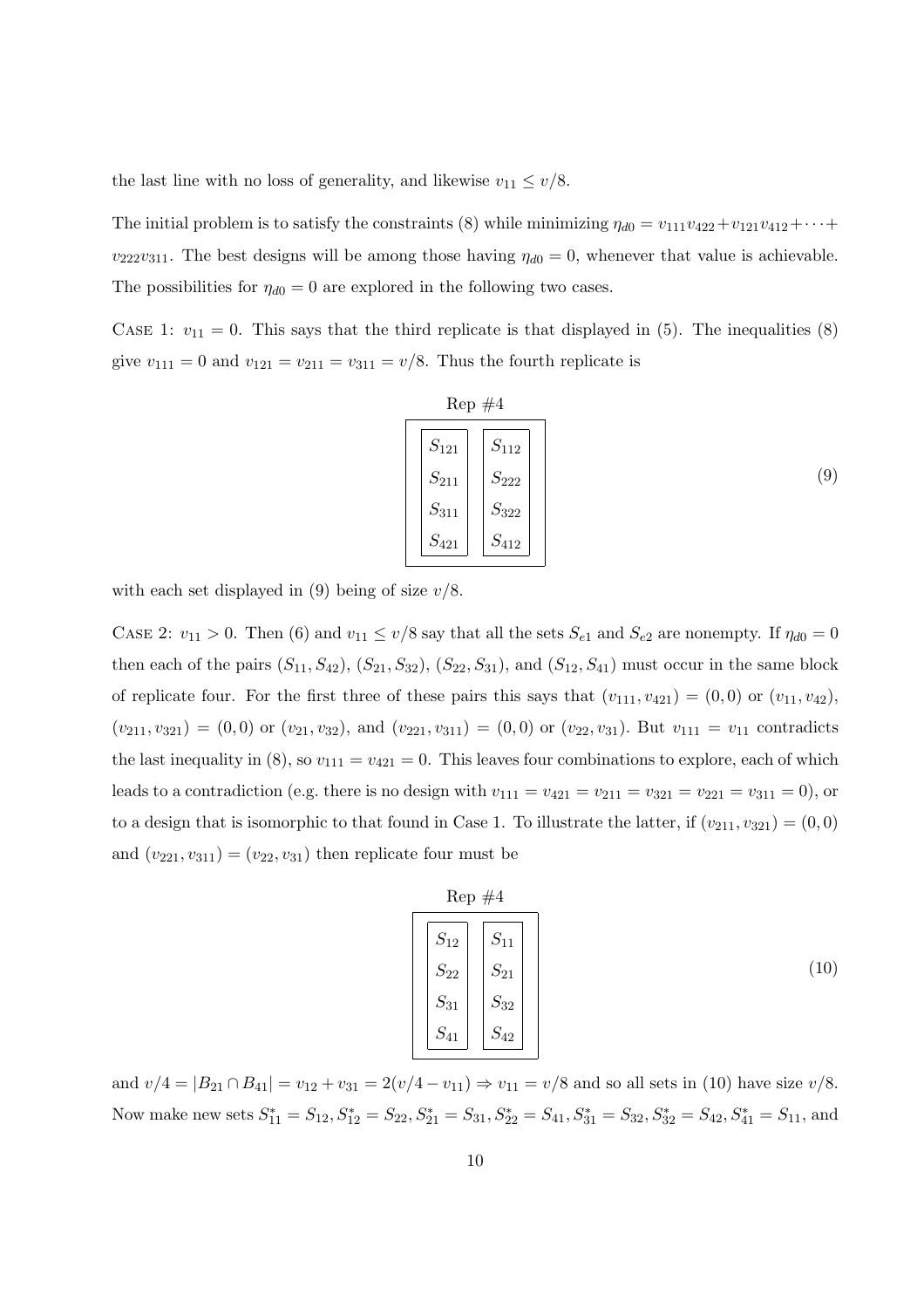$S_{42}^* = S_{21}$ . Then among the blocks found here are  $B_{11} = (S_{11}, S_{12}, S_{21}, S_{22}) = (S_{41}^*, S_{11}^*, S_{42}^*, S_{12}^*) =$  $(S_1^*, S_4^*)$ ,  $B_{31} = (S_{11}, S_{21}, S_{31}, S_{41}) = (S_{41}^*, S_{42}^*, S_{21}^*, S_{22}^*) = (S_2^*, S_4^*)$ , and  $B_{41} = (S_{12}, S_{22}, S_{31}, S_{41}) = (S_{41}, S_{41}, S_{41})$  $(S_{11}^*, S_{12}^*, S_{21}^*, S_{22}^*) = (S_1^*, S_2^*)$ , showing that replicates one, three, and four found here are identical to the first three replicates in Case 1, as claimed.

Cases 1 and 2 show that  $\eta_{d0} = 0$  is uniquely achieved in four replicates, but only for v a multiple of 8. This solves the minimum PV-aberration problem for  $v \equiv 0 \pmod{8}$ , but  $v \equiv 4 \pmod{8}$  requires further work leaning more heavily on the relations  $(6)-(8)$ . Writing  $(2)$  in terms of the five free variables gives

$$
\eta_{d0} = \frac{3v^2}{16} - 4x_0^2 - z(v - 4x_0) - (v - 4z)\theta + 2(\theta^2 - \sum_{i=1}^3 x_i^2)
$$
\n(11)

where for notational simplicity  $z = v_{11}, x_0 = v_{111}, x_1 = v_{121}, x_2 = v_{211}, x_3 = v_{311}$  and  $\theta = x_1 +$  $x_2 + x_3$ . The problem is to minimize (11) subject to (8). The details are left to appendix A, where again  $\eta_{d0}$  is found to be uniquely (up to isomorphism) minimized. In terms of the free variables, the best designs for four replicates are specified in Table 1, along with their  $\eta$ -distributions.

## 3.2 Five replicates with two blocks per replicate

As seen in Figure 2, the fifth replicate is represented by 32 additional variables. Given the variables from replicate four, all those in the second block are determined by those in the first block via  $v_{em2} = v_{em} - v_{em1}$  (in this subsection  $m = (m_1, m_2)$  and each  $m_i \in \{1, 2\}$ ). The sixteen first-block variables are subject to the five linearly independent constraints  $v/4 = |B_{11} \cap B_{51}| = |B_{21} \cap B_{51}| =$  $|B_{31} \cap B_{51}| = |B_{41} \cap B_{51}| = |B_{42} \cap B_{51}|$ . These resolve to

$$
v_{2221} = \frac{v}{4} - v_{1111} - v_{1121} - v_{1211} - v_{1221} - v_{2111} - v_{2121} - v_{2211}
$$
  
\n
$$
v_{3221} = \frac{v}{4} - v_{1111} - v_{1121} - v_{1211} - v_{1221} - v_{3111} - v_{3121} - v_{3211}
$$
  
\n
$$
v_{4121} = \frac{v}{4} - v_{1111} - v_{1121} - v_{2111} - v_{2121} - v_{3111} - v_{3121} - v_{4111}
$$
  
\n
$$
v_{4211} = \frac{v}{4} - v_{1111} - v_{1211} - v_{2111} - v_{2211} - v_{3111} - v_{3211} - v_{4111}
$$
  
\n
$$
v_{4221} = 3v_{1111} + 2v_{1121} + 2v_{1211} + v_{1221} + 2v_{2111} + v_{2121} + v_{2211} + 2v_{3111} + v_{3121} + v_{3211} + v_{4111} - \frac{v}{2}.
$$
\n(12)

Thus there are 11 free variables for replicate five, making a total of 16 free variables in the standard representation of the five replicate design. While an analytic solution in the fashion of Section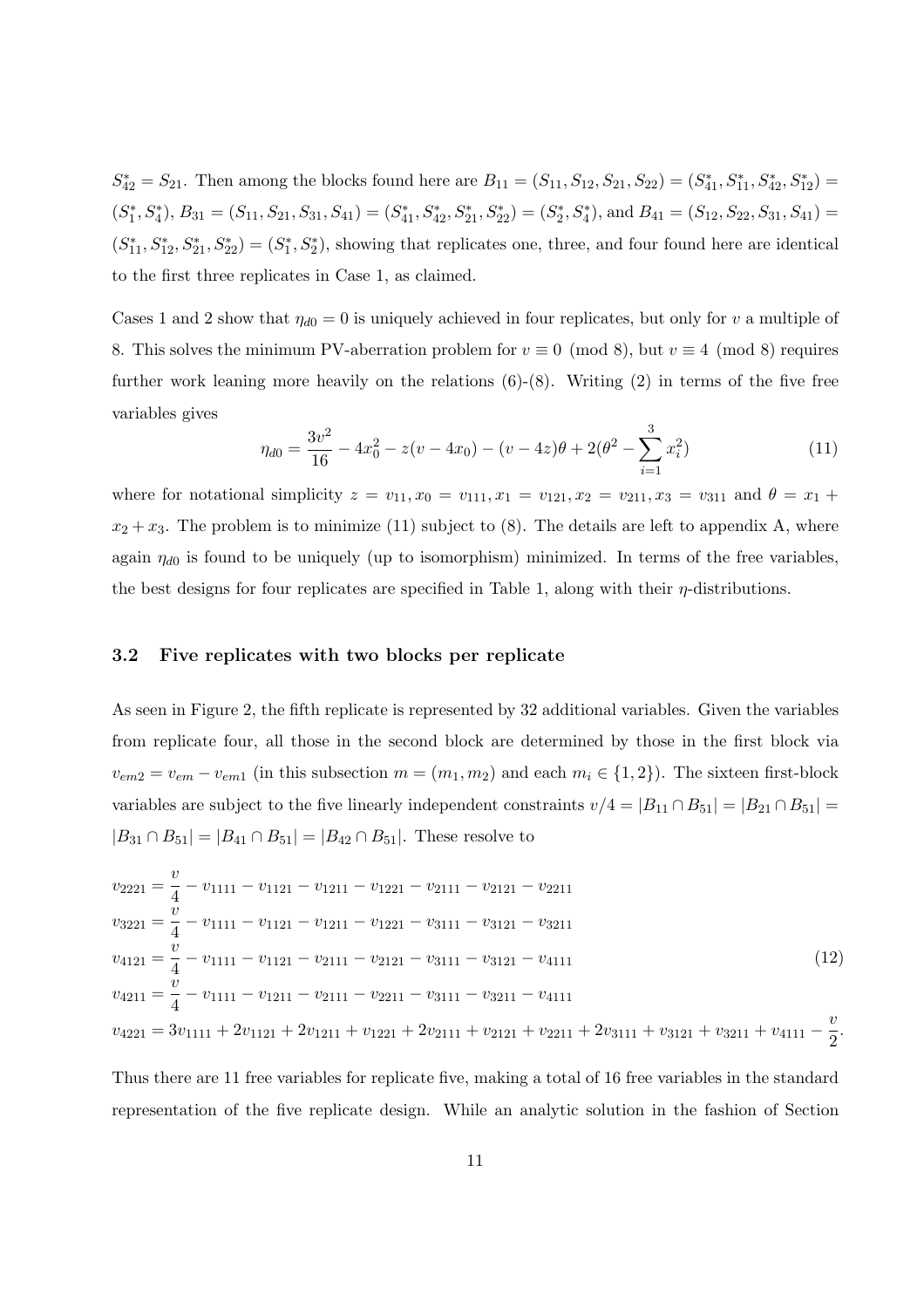3.1 would appear to be unwieldy (to say the least), judicious use of software makes a full solution feasible, as will be seen.

The key insight is that very small values of  $\eta_{d0}$  give an abundance of information about the variables in replicate five. Write  $e' = A(e)$ , which here is a singleton (e.g.  $A(1) = 4$ ), and  $m'_i = 3 - m_i$ . Consider  $\eta_{d0} = 0$ . The expression for  $\eta_{d0}$  in (2) is the sum of eight products  $v_{1m_1m_2m_3}v_{4m'_1m'_2m'_3}$ and eight products  $v_{2m_1m_2m_3}v_{3m'_1m'_2m'_3}$ , which collectively contain each of the 32 variables once. If  $\eta_{d0} = 0$  then every one of these products is zero, implying that at least 16 of the replicate five variables are zero. If  $v_{em1}$  (say) is zero, then either  $v_{em} = 0$  (determining a replicate four parameter) or  $v_{em2} = v_{em}$  (determining a replicate five parameter in terms of a nonzero replicate four parameter). The former case also forces  $v_{em2} = 0$ , while  $v_{e'm'1}$  and  $v_{e'm'2}$  may take any values subject only to  $v_{e'm'1} + v_{e'm'2} = v_{e'm'}$ . The latter case forces  $v_{e'm'2} = v_{e'm'}$  and consequently  $v_{e'm'1} = 0.$ 

Here then is a route for determining all designs having  $\eta_{d0} = 0$ :

- 1. Specify a subset of the 16 replicate four variables to be set to zero, all others taken to be positive.
- 2. Given the selection in step 1, specify the corresponding information about the replicate five variables (as given in the preceding paragraph). For each pair  $(v_{em}, v_{e'm'})$  neither of which is set to zero in step 1, this entails a selection of which of the two pairs  $(v_{em1}, v_{e'm'1})$  and  $(v_{em2}, v_{e'm'2})$  is set to  $(0, 0)$ , and which is set to  $(v_{em}, v_{e'm'})$ .
- 3. Solve the system of equations comprised of the five constraints (12) and the specifications in steps 1 and 2. Discard solutions violating nonnegative integer requirements.
- 4. Repeat for each distinct selection of variables in step 1 and for each selection of pairs set to  $(0, 0)$  in step 2.

This algorithm assumes  $0 < v_{11} < v/4$  so that all third replicate variables are positive. For  $v_{11} = 0$ (for which any design is isomorphic to a design with  $v_{11} = v/4$ ), the third replicate is that shown in (5) and  $\eta_{d0} = 0$  has been achieved if there is any five replicate solution including (5). Section 3.1 established that there was exactly one four replicate design including (5), making this a simple case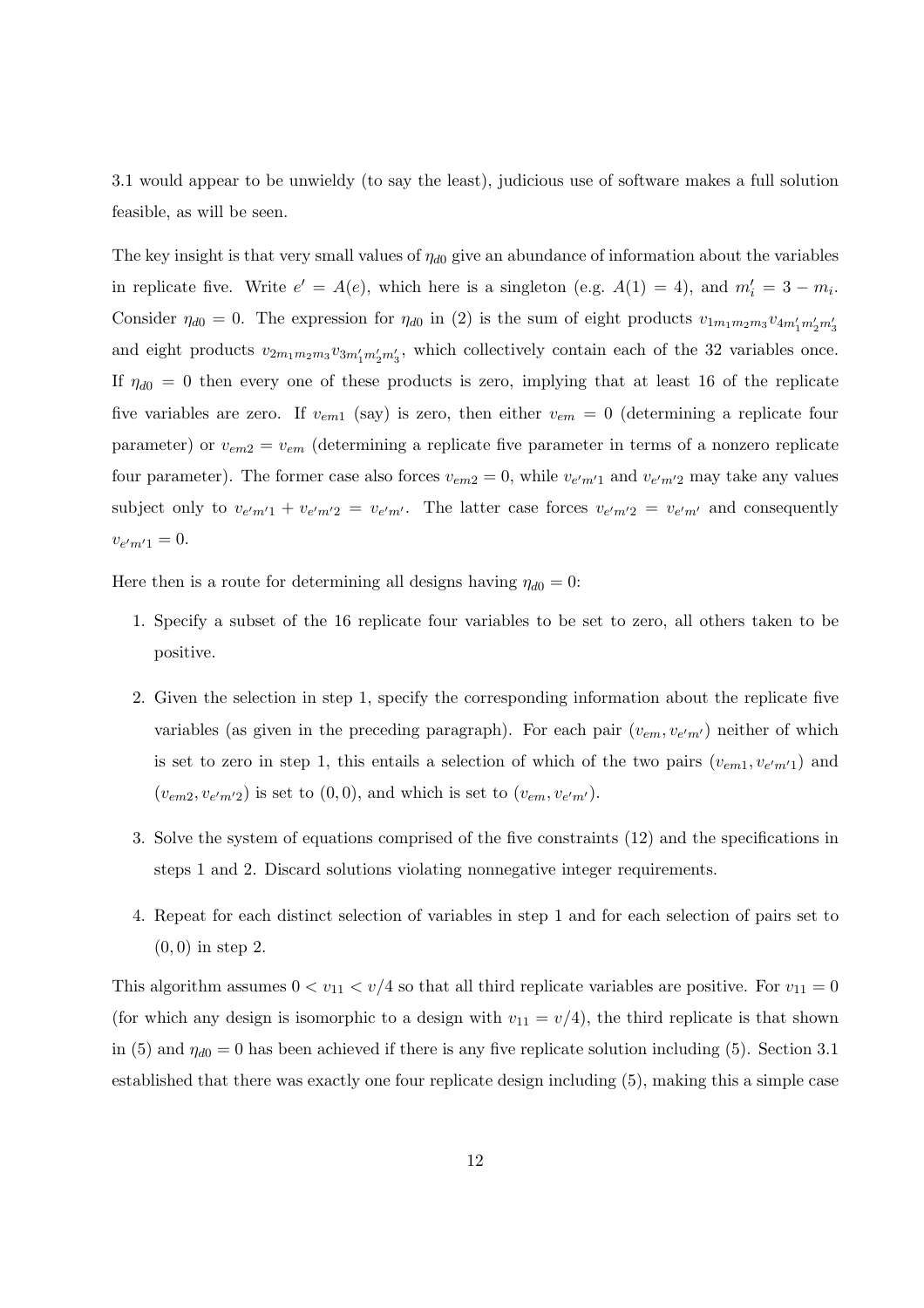to handle separately. This, in fact, produces the five replicate solution for  $v \equiv 0 \pmod{8}$  shown in Table 2.

While any one iteration of this algorithm would be a straightforward task with pen and paper, there are far too many iterations to complete manually. This is a task for a computer; symbolic software for linear algebra can perform the iterations quickly and in full generality. It is a simple matter to write code to generate the selections and feed each to a symbolic equations solver (this author used Maple). Even with machine processing, the task would be too lengthy were it not possible to significantly reduce the number of iterations relative to "all." Reductions are achieved by application of these basic, design-preserving symmetries apparent in Figure 2:

- The blocks within replicate three can be reversed, as can those within replicate four and those within replicate five.
- Sets  $S_1$  and  $S_4$  can be interchanged, as can sets  $S_2$  and  $S_3$ .
- The pair of sets  $(S_1, S_4)$  can be interchanged with the pair  $(S_2, S_3)$ .

These symmetries can be used in combination with other considerations to great effect. For example, at most eight of the sixteen variables from replicate four can be set to zero, for with  $v_{11} > 0$ , at most one of  $v_{em1}$ ,  $v_{em2}$  can be zero. Of the four  $v_{em}$  with the same  $e$ , at most two can be zero, and there are only two ways in which two can be set to zero (otherwise the design becomes isomorphic to one having  $v_{11} = 0$ ). Applying the symmetries above, additional restrictions are: (i)  $\#\{m : v_{1m} = 0\} + \#\{m : v_{4m} = 0\} \ge \#\{m : v_{2m} = 0\} + \#\{m : v_{3m} = 0\}$  (otherwise interchange  $(S_1, S_4)$  with  $(S_2, S_3)$ , (ii)  $\#\{m : v_{1m} = 0\} \ge \#\{m : v_{4m} = 0\}$  (otherwise interchange  $S_1$  and  $S_4$ ), (iii)  $\#\{m : v_{2m} = 0\} \ge \#\{m : v_{3m} = 0\}$  (otherwise interchange  $S_2$  and  $S_3$ ), (iv)  $v_{111} = 0$  (otherwise reverse blocks within replicate three and/or replicate four).

Implementing this algorithm shows that, unlike for four replicates in Section 3.1 above, there is not a unique solution to  $\eta_{d0} = 0$ . Here solutions for the same v are found having different  $\eta_d$  vectors, from which the best is selected in accord with definition 1. Results appear in Table 2.

Like for four replicates in Section 3.1 above,  $\eta_{d0}$  cannot achieve zero for every v. Setting  $\eta_{d0} = 1$ , now exactly one of the products  $v_{em1}v_{e'm'2}$  is nonzero, which can be taken (using suitable symmetries) to be  $v_{1111}v_{4222} = 1$ . Since then  $v_{1112}v_{4221} = 0$ , this implies either  $v_{111} = 1$  or  $v_{422} = 1$ , so (again using suitable symmetries) take  $v_{111} = v_{1111} = v_{4222} = 1$ . With this change, the ideas above for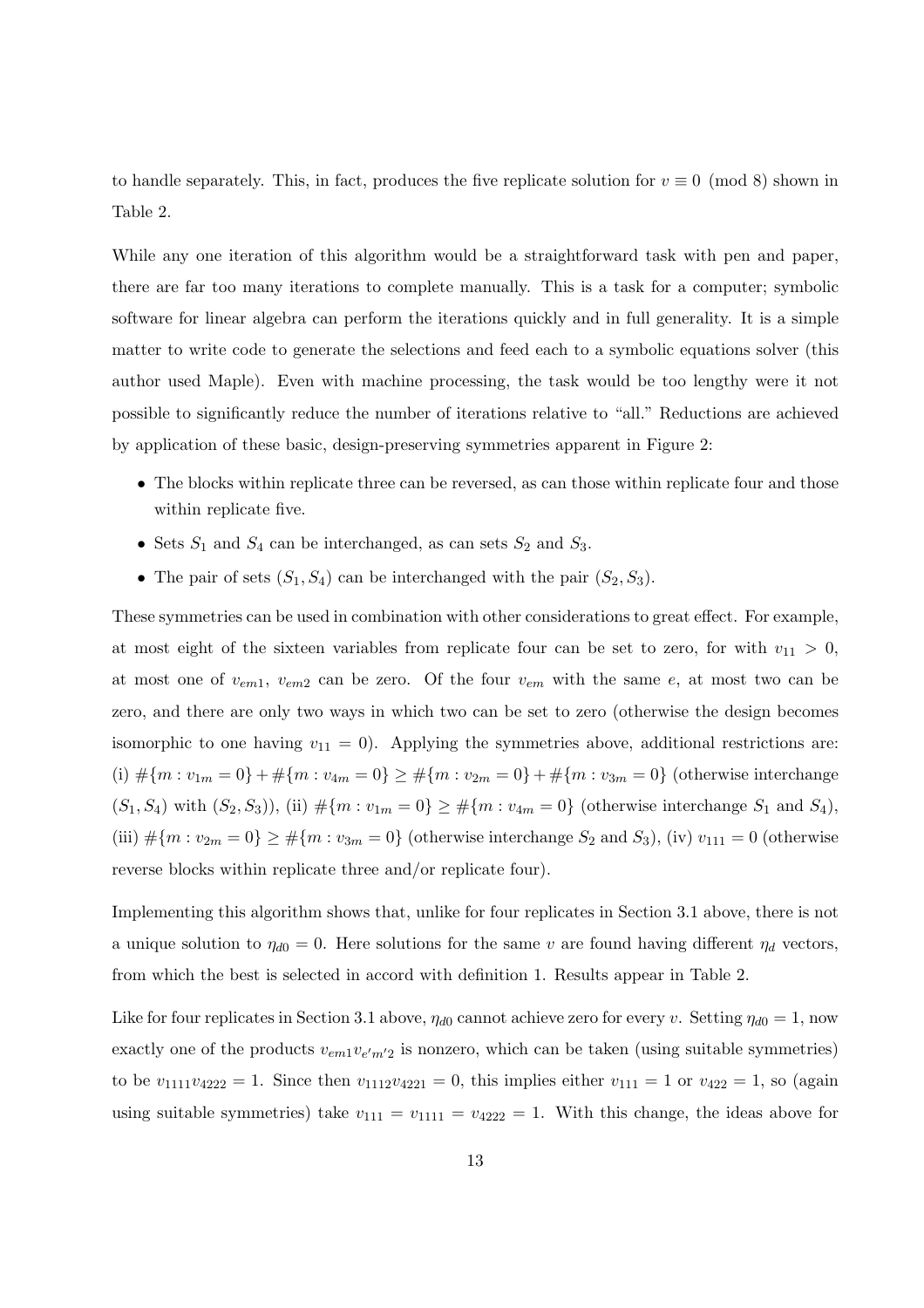solving  $\eta_{d0} = 0$  are easily transferred, so the details will not be repeated. Results appear in Table 2, completing the minimum PV-aberration problem for five replicates.

## 4 A catalog of minimum PV-aberration designs

The methods of Sections 2 and 3 provide best affine resolvable designs for the ranges of  $r$  shown in Table 3. The values of s displayed are sufficient to cover all numbers of treatments up to  $v = 200$ . A further result based on deletion of replicates is easily added. Whenever an affine resolvable design is a BIBD, all of its  $\lambda_{ij}$  are identical so it trivially has minimum PV-aberration. Removing any one replicate decreases some  $\lambda_{ij}$  by one, leaving the rest unchanged; this too is a minimum PVaberration design. Now an affine resolvable design is a BIBD whenever  $r = (\mu s^2 - 1)/(s-1) = r_{max}$ . Recalling from Section 2 that each replicate in an affine resolvable design corresponds to a column of an orthogonal array, further deletions can be used with small  $s$  in accord with the following result.

**Theorem 2.** (Shrikhande and Bhagwandas, 1969; Vijayan, 1976) OA $(v, r_{max} - w, s)$  can be extended to  $OA(v, r_{max}, s)$  if (i)  $s = 2, w \leq 4$ , or (ii)  $s = 3, w \leq 2$ .

Thus deletion of any two replicates from an affine resolvable BIBD with  $s = 2$  or  $s = 3$  produces a minimum PV-aberration design. For  $s = 2$ , the same result holds for deletion of three replicates provided that the deleted replicates, when considered as an affine resolvable design  $d$ , minimize aberration of the vector  $(\eta_{d3}, \eta_{d2}, \eta_{d1}, \eta_{d0})$ . Likewise deletion of a four-replicate subdesign d requires minimizing aberration of  $(\eta_{d4}, \eta_{d3}, \eta_{d2}, \eta_{d1}, \eta_{d0})$  over all 4-replicate affine resolvable designs.

So that they may be easily accessed for application, all of these designs (for up to 200 treatments and 23 replicates) have been compiled in an online catalog at designtheory.org, a website devoted to free storage and access to block designs and many of their properties. The designs are stored there as xml files, in external representation format (see Bailey et al, 2006), along with lists of canonical efficiency factors, pairwise variances, and much more. Mutually orthogonal Latin squares, needed for the construction of  $d^*$  in Theorem 1, can be found in Abel, Colbourn, and Dinitz (2007).

Taking further advantage of the orthogonal array representation of an affine resolvable design, best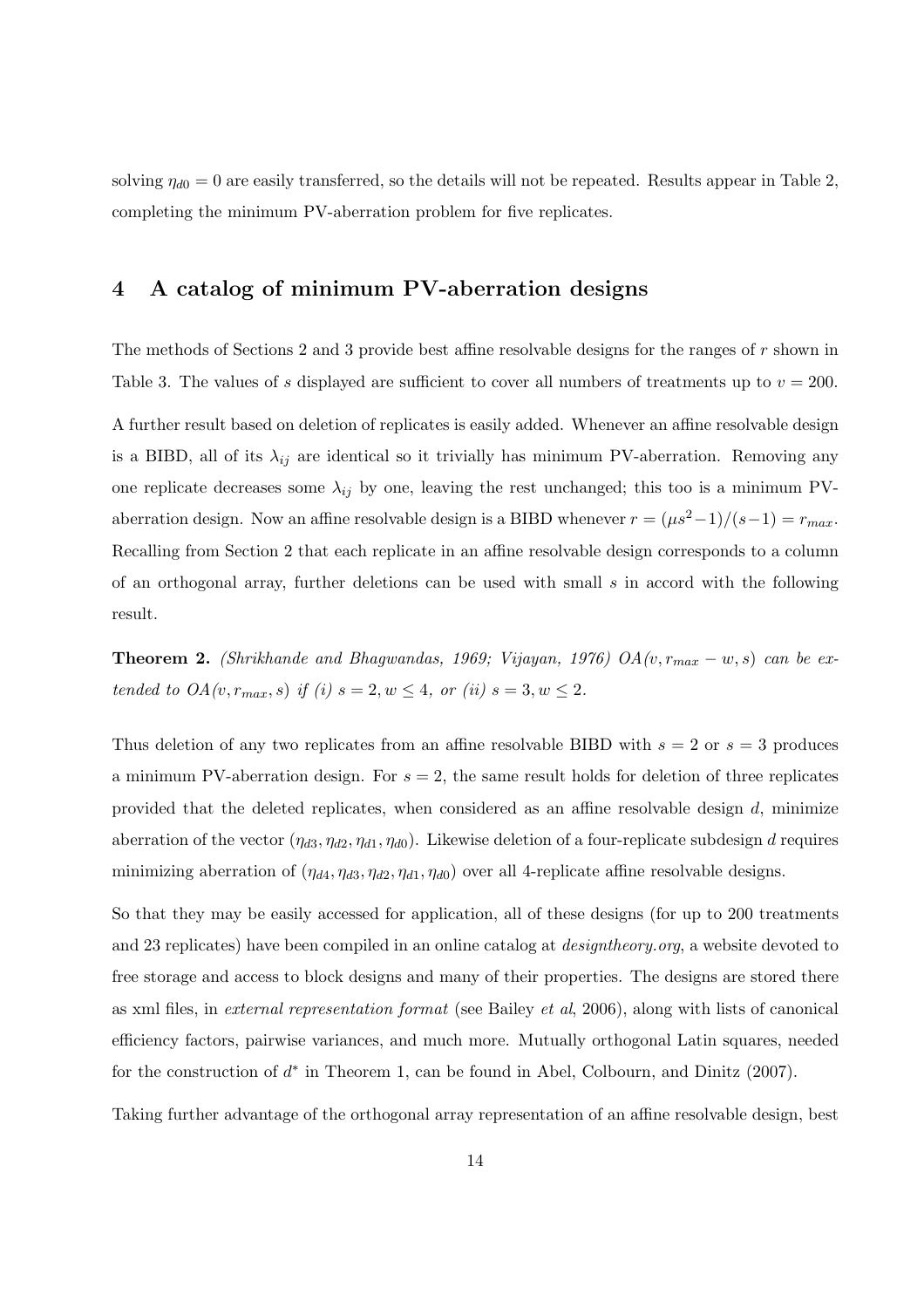designs can be found whenever all nonisomorphic orthogonal arrays  $OA(v, r, s)$  for s symbols in v rows and r columns have been enumerated. OA enumeration has been pursued with some vigor of late, with the following cases now completed:  $OA(12, r, 2)$  for  $r \le 11$ ,  $OA(16, r, 2)$  for  $r \le 15$ , and  $OA(20, r, 2)$  for  $r \le 19$ , all in Sun, Li, and Ye (2002);  $OA(24, r, 2)$  for  $r \le 7$ ,  $OA(28, r, 2)$  for  $r \leq 6$ , and OA(32, r, 2) for  $r \leq 6$ , all in Angelopoulos *et al* (2007); and OA(18, r, 3) for  $r \leq 7$  in Evangelaras, Koukouvinos, and Lappas (2007). All of these lists have been searched to determine a minimum PV-aberration design, and these designs have all been added to the online catalog.

At this writing the catalog contains 522 designs, including all parameter combinations with  $v \leq 20$ for which an affine resolvable design can exist. Because all of these designs are affine, they are excellent resolvable designs. Being additionally optimized for estimation of pairwise contrasts will make them the preferred choice in most applications.

## 5 Examples and discussion

Two detailed examples are shown next, covering Theorem 1 and the methods of Section 3. While both example designs can be downloaded from the web catalog, numbers outside the catalog's range require the techniques they illustrate. Those interested in the analysis of data from affine resolvable designs are referred to the thorough coverage of this topic in Calintiski, Czajka, and Pilarczyk (2009). That paper includes examples of and data from applications of these designs in agricultural trials.

**Example 1.** A four replicate, affine resolvable design with minimal PV-aberration, for  $v = 18$ treatments in blocks of size  $k = 6$ , can be found with the construction underlying Theorem 1. First write  $v = \mu s^2 = 2(3)^2$ . The 18 treatments are partitioned into  $s^2 = 9$  sets of  $\mu = 2$  treatments each:  $S_1 = \{1, 2\}, S_2 = \{3, 4\}, \ldots, S_9 = \{17, 18\}.$  Placing the  $S_i$ 's into blocks as displayed in general form in Figure 1 gives the first two replicates of the design (Figure 3).

Finding the remaining two replicates requires  $4 - 2 = 2$  mutually orthogonal Latin squares of order  $s = 3$ . They are:

|   | 2 | 3                |   | 3              | $\overline{2}$ |
|---|---|------------------|---|----------------|----------------|
| 3 |   | $\boldsymbol{2}$ | 3 | $\overline{2}$ |                |
| 2 | 3 |                  | 2 |                | 3              |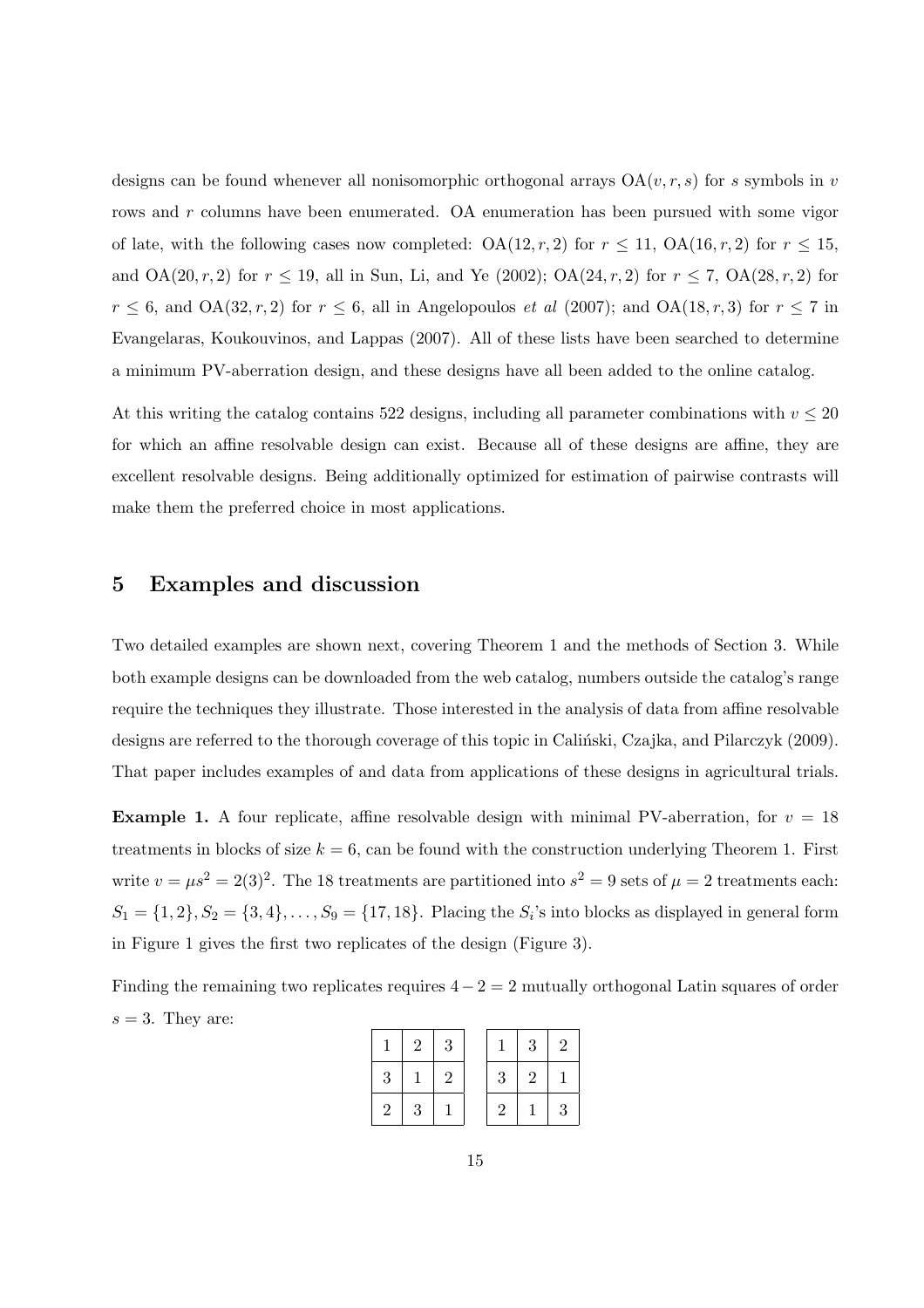

Figure 3: A minimal PV-aberration design for 18 treatments in blocks of size 6.

Superimpose the first of these squares on the first  $3 \times 3$  square in Figure 1; sets  $S_i$  coincident with number  $j$  in this Latin square are placed in block  $j$  of the third replicate. Thus the first block of the third replicate contains  $S_1, S_5, S_9$ , the second contains  $S_3, S_4, S_8$ , and the third  $S_2, S_6, S_7$ . Superimpose the second Latin square on the first  $3 \times 3$  square in Figure 1 to similarly get the fourth replicate in Figure 3.

**Example 2.** A five replicate, affine resolvable design with minimal PV-aberration, for  $v = 16$ treatments in blocks of size  $k = 8$ , results from the calculations in Section 3. The design can be built from the information in Table 2; the values there tell the sizes of the subsets in the third through fifth replicates shown in general form in Figure 2. The sets comprising the first two replicates are  $S_1 = \{1, 2, 3, 4\}, S_2 = \{5, 6, 7, 8\}, S_3 = \{9, 10, 11, 12\}, \text{ and } S_4 = \{13, 14, 15, 16\}.$ Reading from the first row of Table 2, the relevant information for the third replicate is  $v_{11} = 0$ . This says no part of  $S_1$  is in the first block of replicate three so that  $S_{11} = \emptyset$  and  $S_{12} = S_1$ . The remainder of replicate three follows from affineness with respect to the first two replicates; see Figure 4.

For the fourth replicate Table 2 says  $v_{121} = v_{211} = v_{311} = 2$ . So any two treatments from each of  $S_{12} = S_1, S_{21} = S_2$ , and  $S_{31} = S_3$  are placed in the first block of replicate four. It follows that  $v_{421} = 2$  and that block, and consequently the fourth replicate, is completed by any two treatments from  $S_{42} = S_4$ .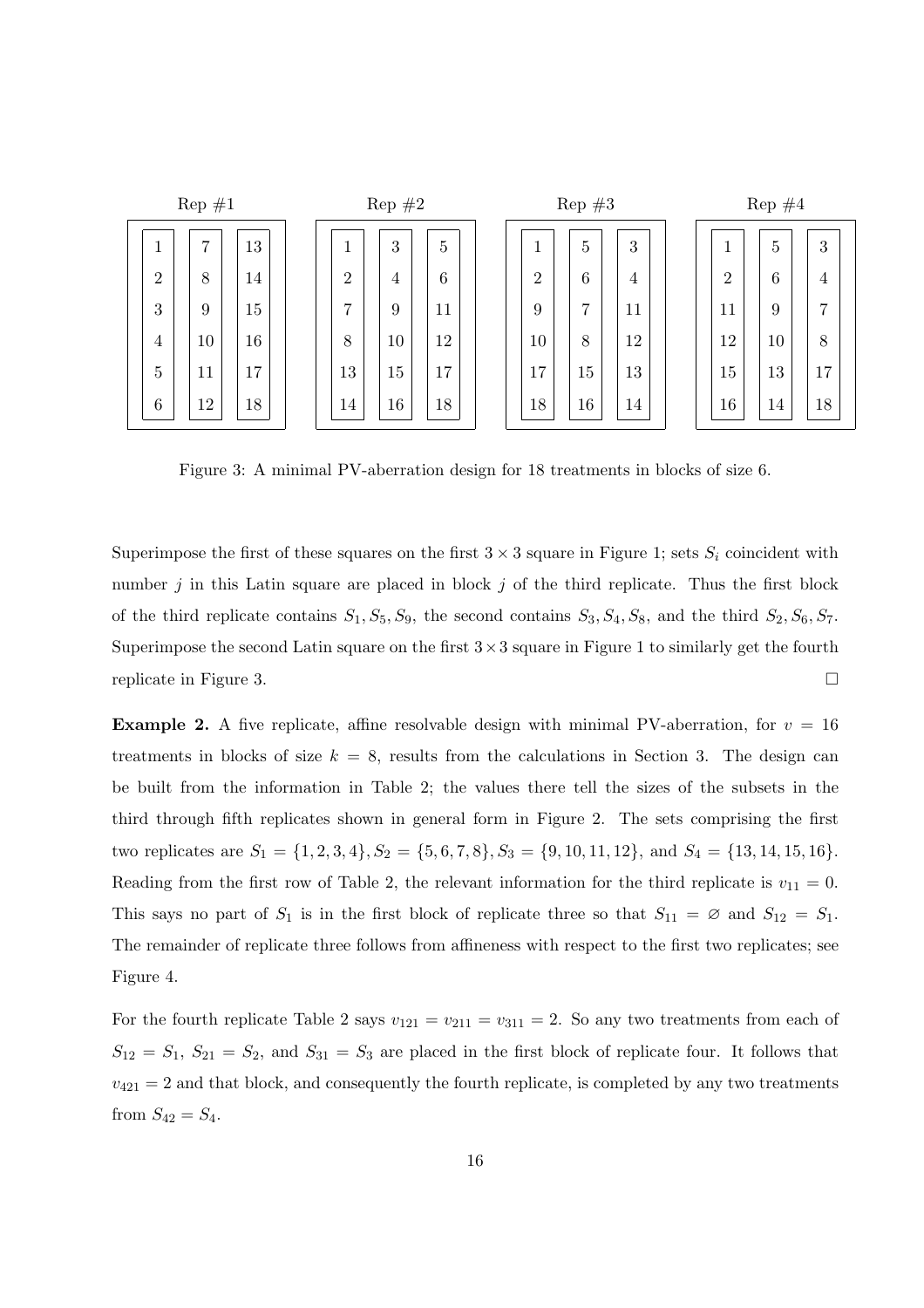|                | $\text{Rep } \#1$ | $\text{Rep } \#2$ |                | $\text{Rep } \#3$ |                |  | $\text{Rep }#4$ |                |  | $\text{Rep } \#5$ |                |  |
|----------------|-------------------|-------------------|----------------|-------------------|----------------|--|-----------------|----------------|--|-------------------|----------------|--|
| 1              | 9                 | 1                 | $\overline{5}$ | 5                 | $\mathbf{1}$   |  | 1               | 3              |  | 1                 | 3              |  |
| $\overline{2}$ | 10                | $\overline{2}$    | 6              | 6                 | $\overline{2}$ |  | $\overline{2}$  | $\overline{4}$ |  | $\overline{2}$    | $\overline{4}$ |  |
| 3              | 11                | 3                 | $\overline{7}$ | 7                 | 3              |  | $\overline{5}$  | 7              |  | 7                 | 5              |  |
| $\overline{4}$ | 12                | $\overline{4}$    | 8              | 8                 | $\overline{4}$ |  | $6\phantom{.}6$ | 8              |  | 8                 | 6              |  |
| 5              | 13                | 9                 | 13             | 9                 | 13             |  | 9               | 11             |  | 11                | 9              |  |
| 6              | 14                | 10                | 14             | 10                | 14             |  | 10              | 12             |  | 12                | 10             |  |
| $\overline{7}$ | 15                | 11                | 15             | 11                | 15             |  | 13              | 15             |  | 13                | 15             |  |
| 8              | 16                | 12                | 16             | 12                | 16             |  | 14              | 16             |  | 14                | 16             |  |

Figure 4: A minimal PV-aberration design for 16 treatments in blocks of size 8.

With the fourth replicate in place, now use  $v_{1211} = v_{2121} = v_{3121} = 2$  and, from (12) and the zeros specified in Table 2,  $v_{4211} = 2$ . So  $S_{1211} = S_{121}$ ,  $S_{2121} = S_{212}$ ,  $S_{3121} = S_{312}$ , and  $S_{4211} = S_{421}$ , determining the fifth replicate of Figure 4.

The technique of Section 3, based on the standard representation introduced in Section 2, becomes rapidly more demanding as either r or s grows. This is to be expected, for the equivalent problem of searching all orthogonal arrays, beyond the smallest cases, is notoriously difficult. Pushing on to  $r \ge 6$  for  $s = 2$ , or to  $r \ge 5$  for  $s = 3$ , is likely to require additional knowledge as to how the problem can be reduced, be it through exploiting additional symmetries, mathematical derivation of additional restrictions on the variables  $v_{em}$  that are consonant with minimum aberration, or some combination of the two.

#### ACKNOWLEDGEMENT

J. P. Morgan was supported by the United States National Science Foundation grant DMS06-04997.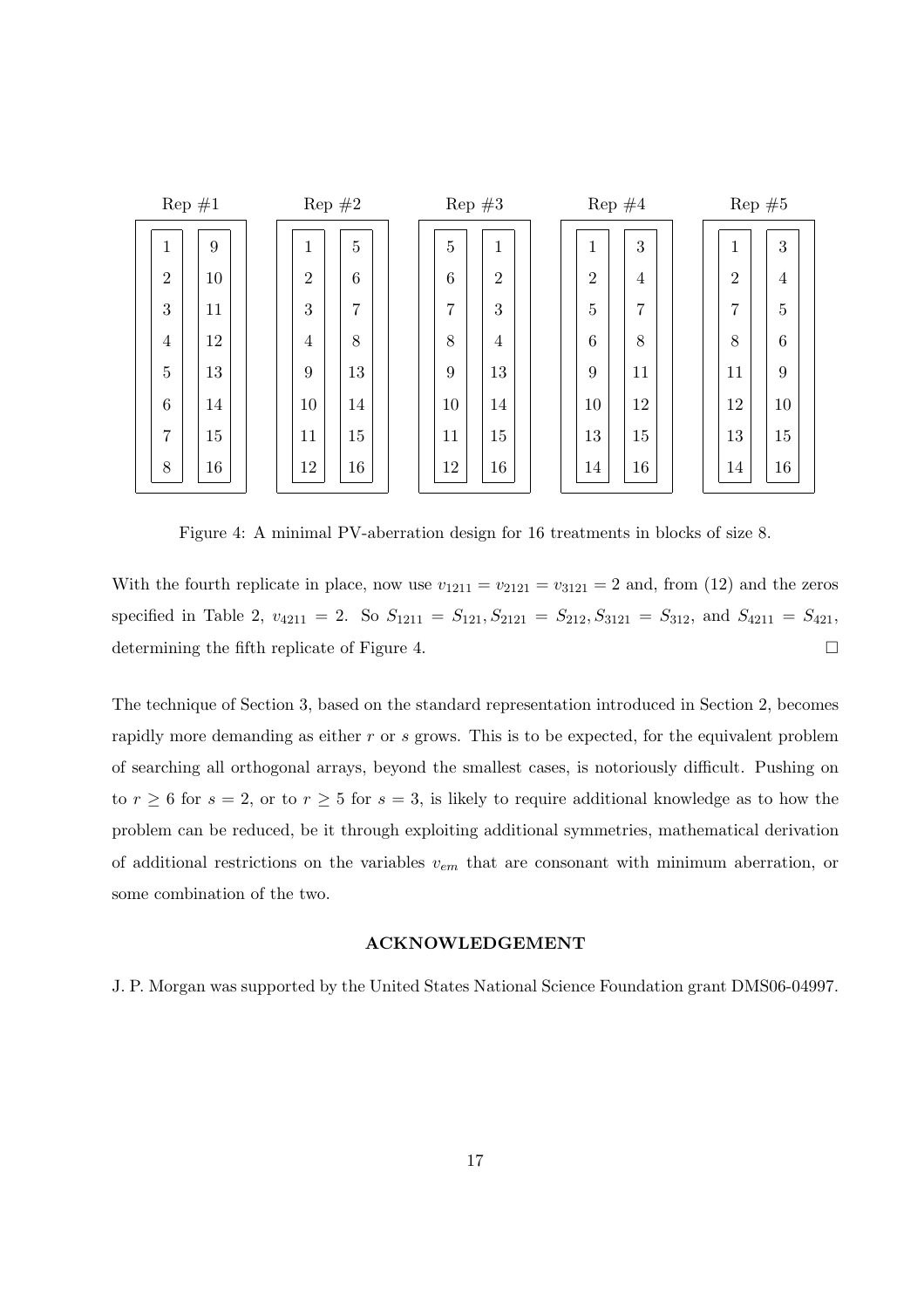# A Appendix: Minimizing  $\eta_{d0}$  for  $(v, r, 2) = (4 \pmod{8}, 4, 2)$

Noting that  $x_1, x_2$ , and  $x_3$  are interchangeable (this corresponds in Figure 2 to permutations of blocks within replicates, and of sets within blocks of the first two replicates,), there is no loss of generality in taking  $x_1 \le x_2 \le x_3 \le v/4 - z$  (the last inequality from (6)). Minimizing (11) first for fixed  $z, x_0$ , and  $\theta$ , says to maximize  $\sum_{i=1}^3 x_i^2$  for fixed  $\theta$ . A simple majorization argument shows this is accomplished by sequentially minimizing  $x_1$ , and then  $x_2$ . Since  $\theta$  is fixed, minimizing  $x_1$ is equivalent to maximizing  $x_2 + x_3$ , and by the third line of (8),  $x_2 + x_3 \le v/4 - x_0$ . Putting  $x_1 = \theta + x_0 - v/4$  and  $x_2 + x_3 = v/4 - x_0$  in (11) gives

$$
\eta_{d0} \geq \frac{3v^2}{16} - 4x_0^2 - z(v - 4x_0) - (v - 4z)(x_1 - x_0 + \frac{v}{4}) \n+ 2[(x_1 - x_0 + \frac{v}{4})^2 - x_1^2 - x_2^2 - (\frac{v}{4} - x_0 - x_2)^2] \n= -\frac{v^2}{16} - 4x_0^2 - 4x_2^2 + (v - 4x_0)x_2 + 4(z - x_0)x_1 + vx_0
$$
\n(13)

where, since  $x_2 + x_3 = v/4 - x_0$  and  $x_1 \le x_2 \le x_3 \le v/4 - z$ ,

$$
0 \le x_1 \le x_2 \le \frac{1}{2}(\frac{v}{4} - x_0) \tag{14}
$$

and from the first and third lines of (8),

$$
\frac{v}{4} - z - x_0 - x_2 \le x_1 \le \frac{v}{4} - x_0 - z.
$$
\n(15)

Importantly, the RHS of  $(14)$  need not be an integer, though  $x_2$  must be; this is why different solutions are found depending on the  $(mod 8)$  value of  $v$ . The minimization proceeds in two steps.

STEP 1: MINIMIZE WITH  $x_0 = 0$ . From (13) the quantity to be minimized is

$$
H(z, x_1, x_2) = -\frac{v^2}{16} - 4x_2^2 + vx_2 + 4zx_1
$$
\n(16)

which, from (14) and (15) is subject to the constraints  $v/4 - z - x_2 \le x_1 \le x_2$  for  $(v - 4z)/8 \le$  $x_2 \le (v-4)/8$ . If  $z = 0$  there are no feasible values for  $x_2$ , so  $z \ge 1$ . Also  $z \le (v/8 \Rightarrow z \le (v-4)/8$ . Since (16) is linear in  $x_1$  with positive slope,

$$
H(z, x_1, x_2) \ge H(z, v/4 - z - x_2, x_2) = -\frac{v^2}{16} - 4x_2^2 - 4z^2 - 4zx_2 + v(x_2 + z) \equiv \widetilde{H}(z, x_2)
$$
 (17)

Now  $\widetilde{H}(z, x_2)$  is concave in  $x_2$ , so is minimized as a function of  $x_2$  at either  $x_2 = (v - 4)/8$  or  $x_2 = \lfloor (v - 4z)/8 \rfloor$ , the latter value depending on the parity of z. Thus three evaluations of (17)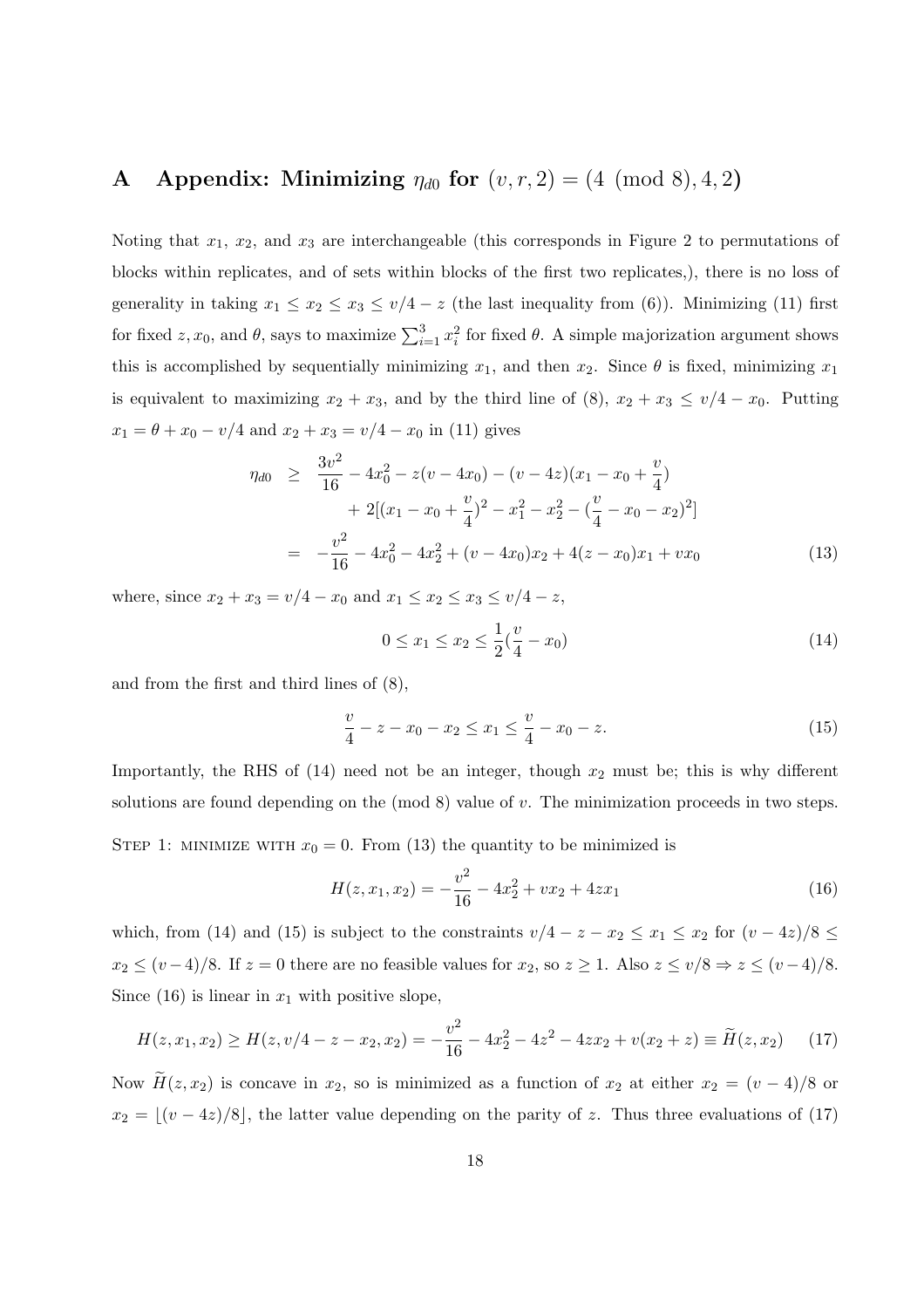are required, each of which produces a concave function of  $z$ , and which are then minimized by evaluating at the endpoints for z. This produces the minimum value of  $v/2-3$  for  $\eta_{d0}$  when  $x_0 = 0$ at the values  $(z, x_0, x_1, x_2, x_3) = (v_{11}, v_{111}, v_{121}, v_{211}, v_{311}) = ((v - 4)/8, 0, 1, (v - 4)/8, (v + 4)/8)$ and  $(1, 0, (v-4)/8, (v-4)/8, (v+4)/8)$ . These yield the same  $\eta_d$  vectors; indeed, it may be shown that they are isomorphic solutions.

STEP 2: MINIMIZE WITH  $x_0 > 0$ . Now fix a positive integer value for  $x_0$ . The same sequence of evaluations is carried out as in Step 1, with the appropriate endpoints as given by (14) and (15) (which are now a bit more complicated). For  $x_0 > 1$  many of the evaluations do not require attending to the integer nature of the endpoints as done in Step 1; this subcase is easily eliminated as inferior to  $x_0 = 0$ . Not surprisingly,  $x_0 = 1$  requires care in strictly adhering to the exact integer endpoints, but it, too, produces a minimum larger than  $v/2-3$ . Thus the unique minimum PV-aberration design was identified in Step 1, as listed in Table 1.

#### REFERENCES

ABEL, R. J. R., COLBOURN, C. J., AND DINITZ, J. H. (2007). Mutually orthogonal Latin squares (MOLS). In The CRC Handbook of Combinatorial Designs, 2nd ed., pp. 160–193. Ed. C. J. Colbourn and J. H. Dinitz, CRC Press: Boca Raton.

Angelopoulos, P., Evangelaras, H., Koukouvinos, C., and Lappas, E. (2007). An effective step-down algorithm for the construction and the identification of nonisomorphic orthogonal arrays. Preprint.

BAILEY, R. A., CAMERON, P. J., DOBCSANYI, P., MORGAN, J. P., AND SOICHER, L. H. (2006). Designs on the web. Discrete Mathematics 306, 3014–3027.

BAILEY, R. A., MONOD, H., AND MORGAN, J. P. (1995). Construction and optimality of affineresolvable designs. Biometrika 82, 187–200.

Bose, R. C. (1942). A note on resolvability of balanced incomplete designs. Sankhya 6, 105–110.

CALINSKI, T., CZAJKA, S., AND PILARCZYK, W. (2009). On the application of affine resolvable designs to variety trials. Journal of Statistics and its Applications, to appear.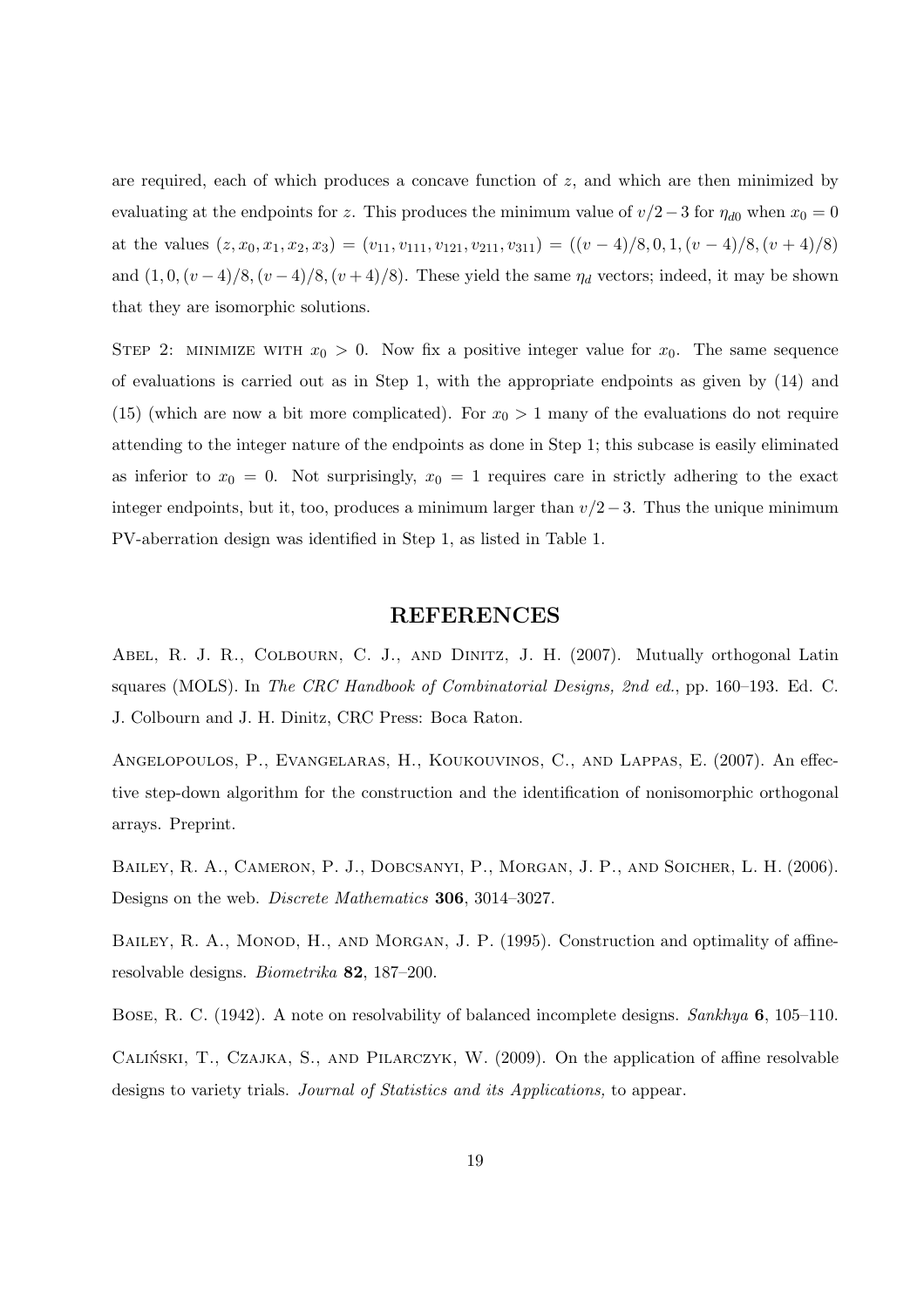Evangelaras, H., Koukouvinos, C. and Lappas, E. (2007). 18-run nonisomorphic three level orthogonal arrays. Metrika 66, 31–37.

MORGAN, J. P. (1996). Nested designs. In *Design and Analysis of Experiments, Handbook of* Statist. 13 , pp. 939–976. Ed. S. Ghosh and C. R. Rao, North Holland: Amsterdam.

SHRIKHANDE, S. S. AND BHAGWANDAS (1969). On embedding of orthogonal arrays of strength two. In Combinatorial Mathematics and its Applications; proceedings of the conference held at the University of North Carolina at Chapel Hill, April 10-14, 1967, pp. 256–273. Ed. R. C. Bose and T. A. Dowling, University of North Carolina Press: Chapel Hill.

SUN, D. X., LI, W., AND YE, K. Q. (2002). An algorithm for sequentially constructing nonisomorphic orthogonal designs and its applications. Preprint.

Vijayan, K. (1976). Hadamard matrices and submatrices. J. Austral. Math. Soc. Ser. A 22, 469–475.

Xu, H. (2003). Minimum moment aberration for nonregular designs and supersaturated designs. Statist. Sinica 13, 691–708.

J. P. Morgan, Department of Statistics, Virginia Tech, Blacksburg, Virginia 24061-0439 USA email: jpmorgan@vt.edu tel: 1-540-231-9701 fax: 1-540-231-3863